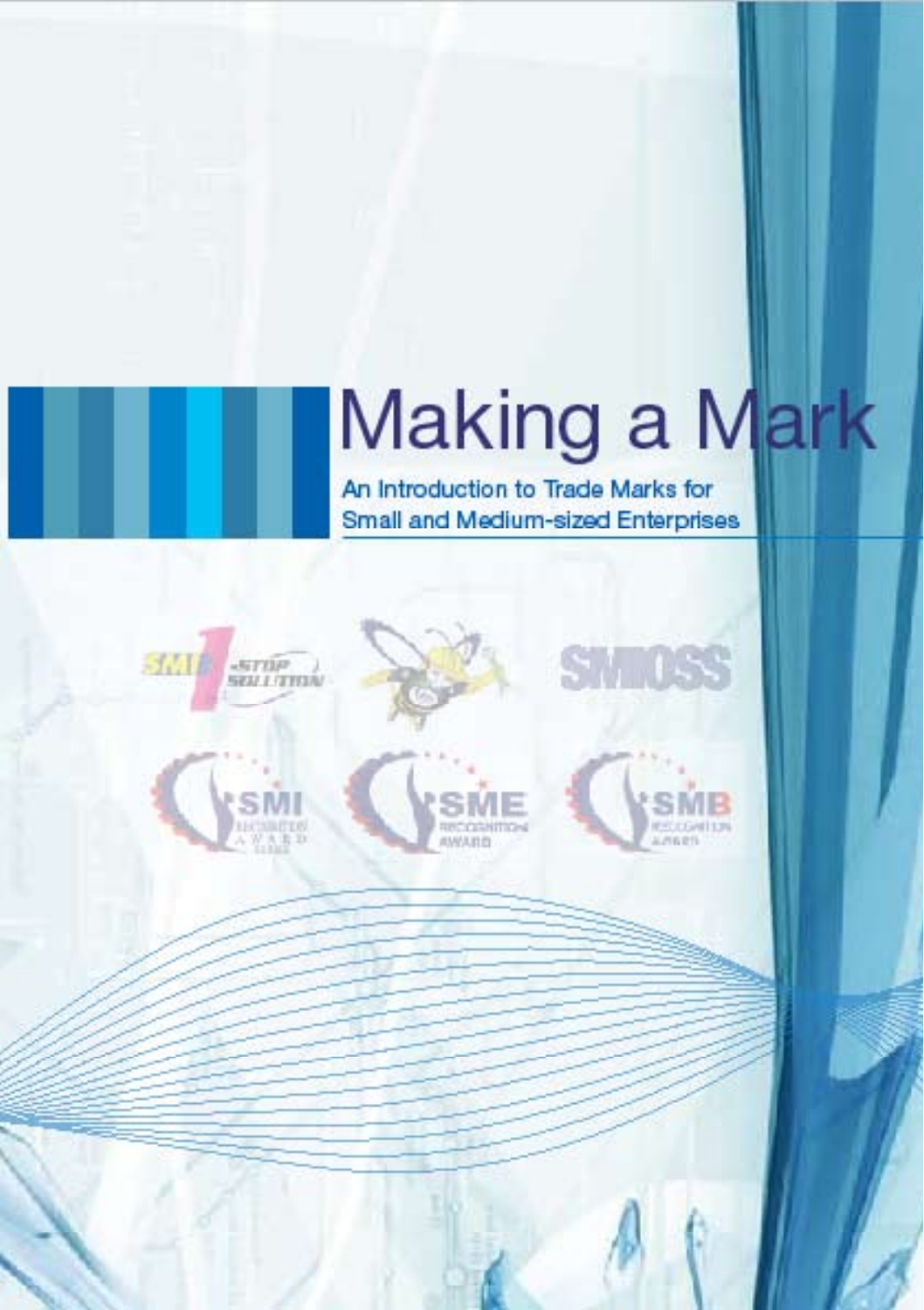#### About the cover

The **The mark appearing in the background of the cover is a pending trade** mark application of SMI Association of Malaysia.

All the other marks appearing in the background of the cover are registered trade marks of SMI Association of Malaysia .



Bees are probably the world's greatest pollinator. As bees travel from blossom to blossom in search of nectar, they transfer pollen from plant to plant, thus fertilizing the plants and enabling them to bear fruit. The U.S. Department of Agriculture estimates that about one-third of human diet is derived from insect-pollinated plants and that the bee is responsible for at least 60% of this pollination.

In view of the importance and contribution of bees in our eco system, SMI Association of Malaysia has chosen bees as the mascot of SME Recognition Award, acknowledging its team spirit, effectiveness, loyalty as well as the social contribution towards a win-win environment.

#### Disclaimers:

The information contained in this guide is not meant as a substitute for professional legal advice. Its main purpose is limited to providing basic information on the subject matter.

This publication has been adapted and reproduced with the prior express permission of the World Intellectual Property Organization (WIPO), the copyright owner of the original English language version, which is available at www.wipo. int/sme/en/documents/guides/. As such, WIPO is not liable or responsible for the accuracy or correctness of the adapted version of the publication, as that liability or responsibility rests sole on the SMI Association of Malaysia, which has done or commissioned this adaptation.

*Copyright © 2008 SMI Association of Malaysia No part of this publication may be reproduced or transmitted in any form or by*  any means, electronically or mechanically, except as permitted by law, without *written consent from the owner of the copyright. WIPO owns copyright in the original English language version(2006)*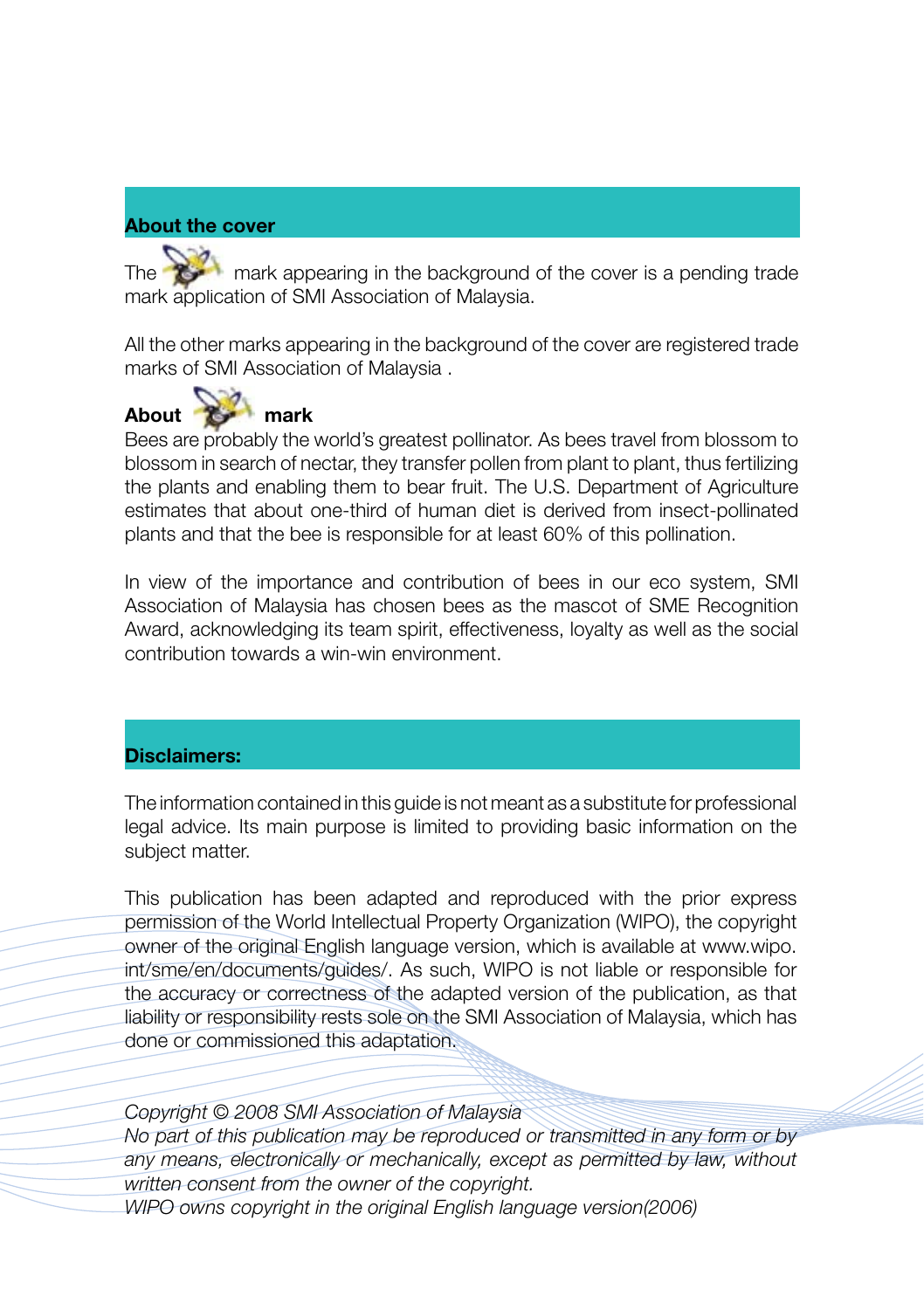#### Preface

SMI Association is a trade organization with the prime objectives of promoting the interests and enhancing the knowhow of small and medium scale enterprises (SMEs) in Malaysia, and to assist in developing the Malaysian SMEs.

The World Intellectual Property Organization (WIPO) is a specialized agency of the United Nations. It is dedicated to developing a balanced and accessible international intellectual property (IP) system, which rewards creativity, stimulates innovation and contributes to economic development of all its Member States, while safeguarding the public interest. Malaysia is a member of WIPO

WIPO has created a series of international guides under the theme "Intellectual Property for Business," which seek to explain the basics of IP from a business perspective (available for free at: www.wipo.int/sme/en/documents/guides). The first guide in this series, entitled "Making a Mark," is aimed at entrepreneurs and managers of small and medium-sized enterprises (SMEs), who are encouraged to use the guide with a view to integerating their trade mark strategy into their overall business strategy.

SMI Association is proud to present this new booklet, which is a national adaptation of WIPO's publication "Making a Mark." This customized guide is based on Malaysian legislation, practices, forms, fees, institutions, case law and the specific administrative procedures available in the country.

I wish to thank WIPO for its financial assistance to cover the costs of printing this publication. I wish to thank the trade mark owners for allowing the use of images for visual illustration of the points made in the publication. I also wish to thank Mr. Tan Sin Su, Head of Intellectual Bureau of SMI Association of Malaysia, for the editorial effort and the Intellectual Property Corporation of Malaysia (MyIPO) for reviewing the content of the publication.

Lastly, I hope this booklet will enhance Malaysian SMEs' knowledge on trade marks and provide the impetus for SMEs to exploit the power of trade marks in their business strategies. On this note, I wish you every success in your business ventures.

Chua Thiam Wee, National President, SMI Association of Malaysia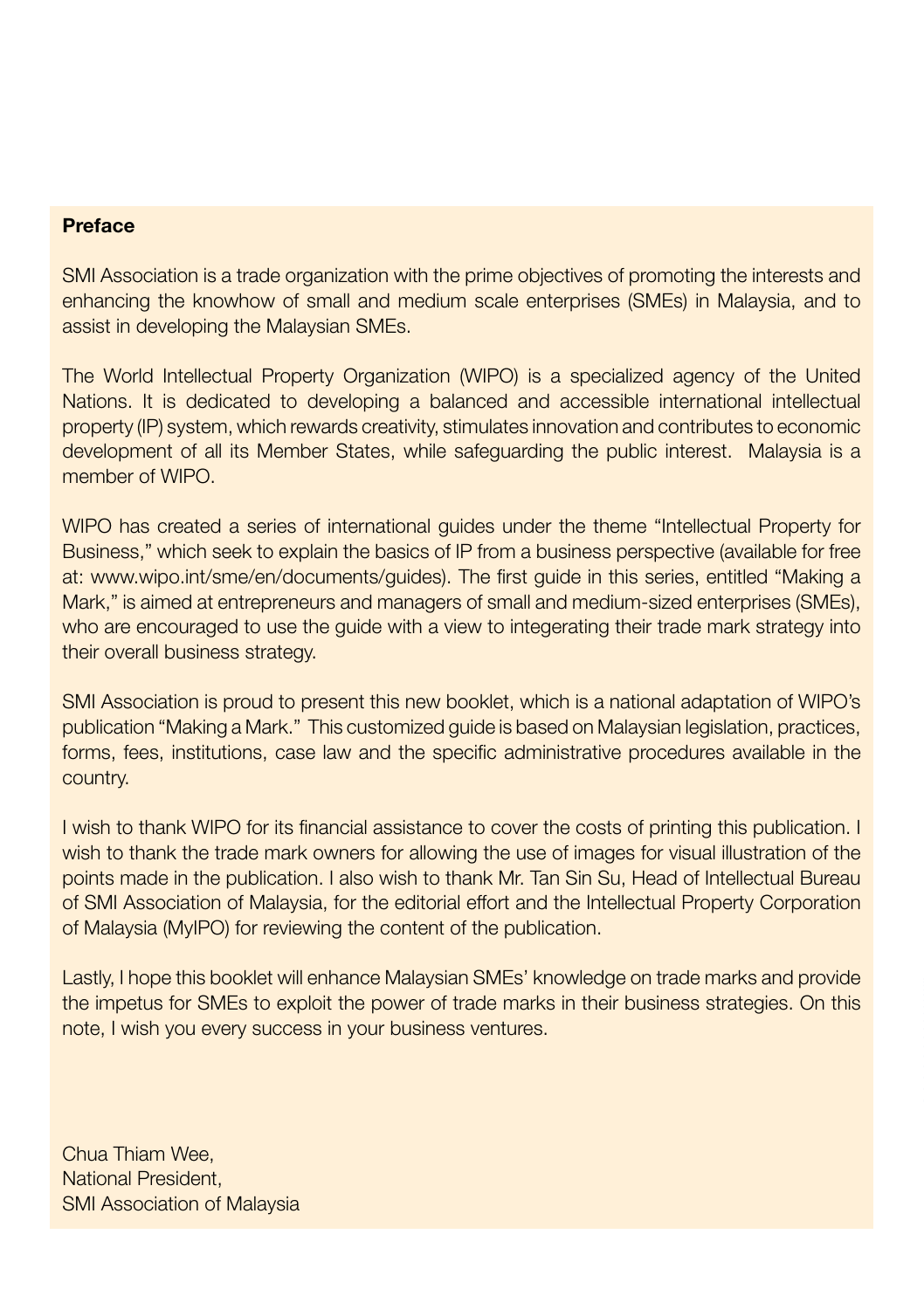## **Contents**

| 1. Trade Mark             |    |
|---------------------------|----|
| 2. Protecting Trade Marks | 16 |
| 3. Types of Trade Mark    | 28 |
| 4. Using Trade Marks      | 36 |
| 5. Enforcing Trade Marks  | 48 |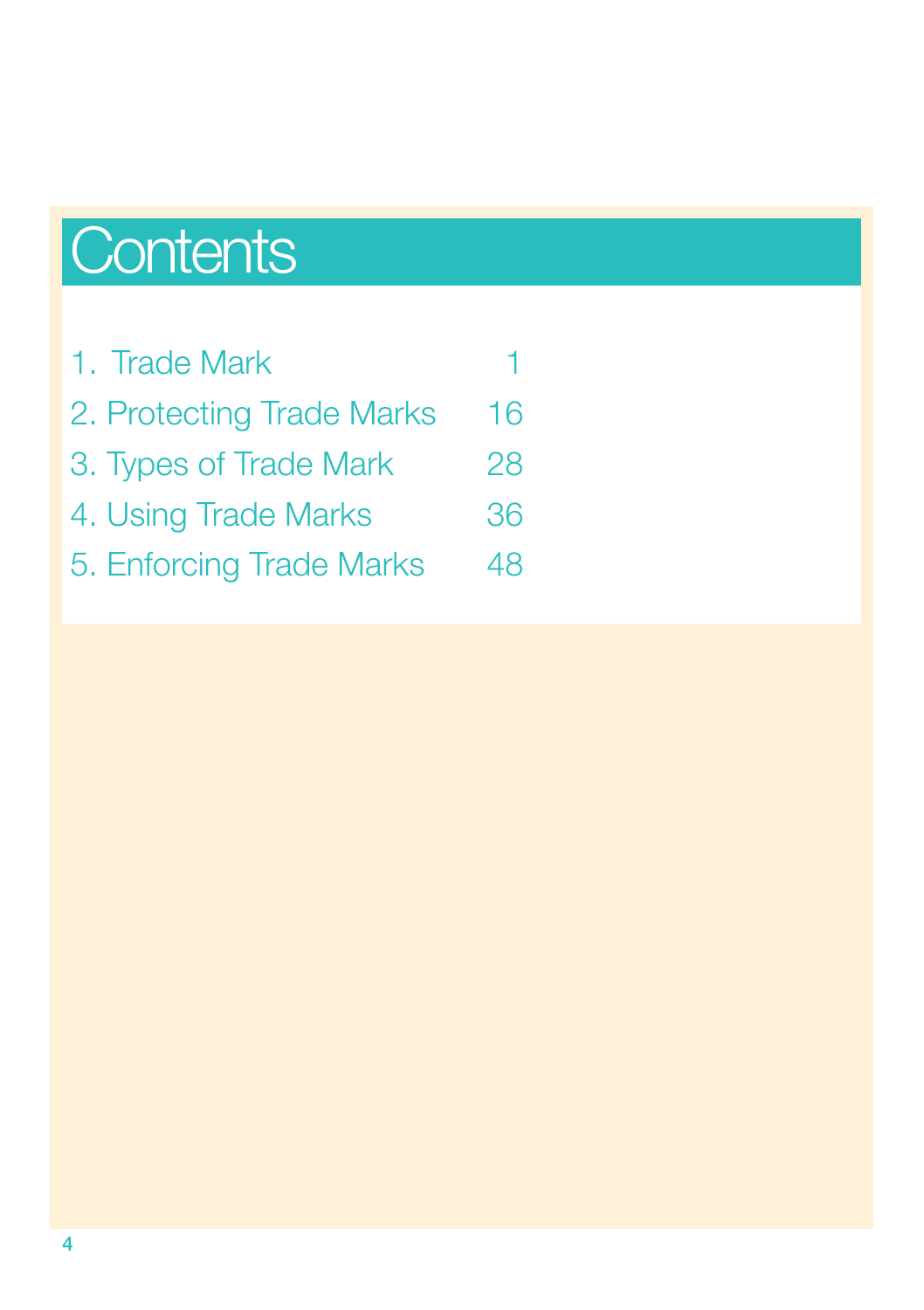## 1. Trade Marks

#### What is a trade mark?

A trade mark is a sign capable of distinguishing the goods or services produced or provided by one enterprise from those of other enterprises.

In Malaysia, any distinctive words, letters, numerals, devices, brands, headings, tickets, names, signatures, labels or combinations used to distinguish goods or services may be considered a trade mark (See Sections 3(1) and 10(1) of Trade Marks Act 1976). Marks in other than languages are also registrable, provided that a certified translation and transliteration are provided.

- Slogans could be considered as trade marks if they are inherently distinctive or have acquired distinctive characters through use. Slogans consisting of laudatory phrases or merely advertising phrases giving purely promotional information are not registrable.
- Single colour marks are registrable in Malaysia if they can represented graphically using an internationally recognized colour identification code and the marks have become capable of distinguishing the goods or services of one undertaking from another through very extensive use. However, there is so far no single colour mark being allowed registration in Malaysia.

• Three-dimensional marks, audio marks and smell marks are not registrable as trade marks in Malaysia. Trade Marks Act 1976 is currently being reviewed. It is expected that three-dimensional marks will be registrable under the new revised Trade Mark Act 1976.

#### Examples



Registration number: 06005554 Courtesy: J.R. Auto Oil Seals Sdn Bhd.

Combination of letters with logotype:



Registration number: 03004021 Courtesy: Gintell (M) Sdn. Bhd.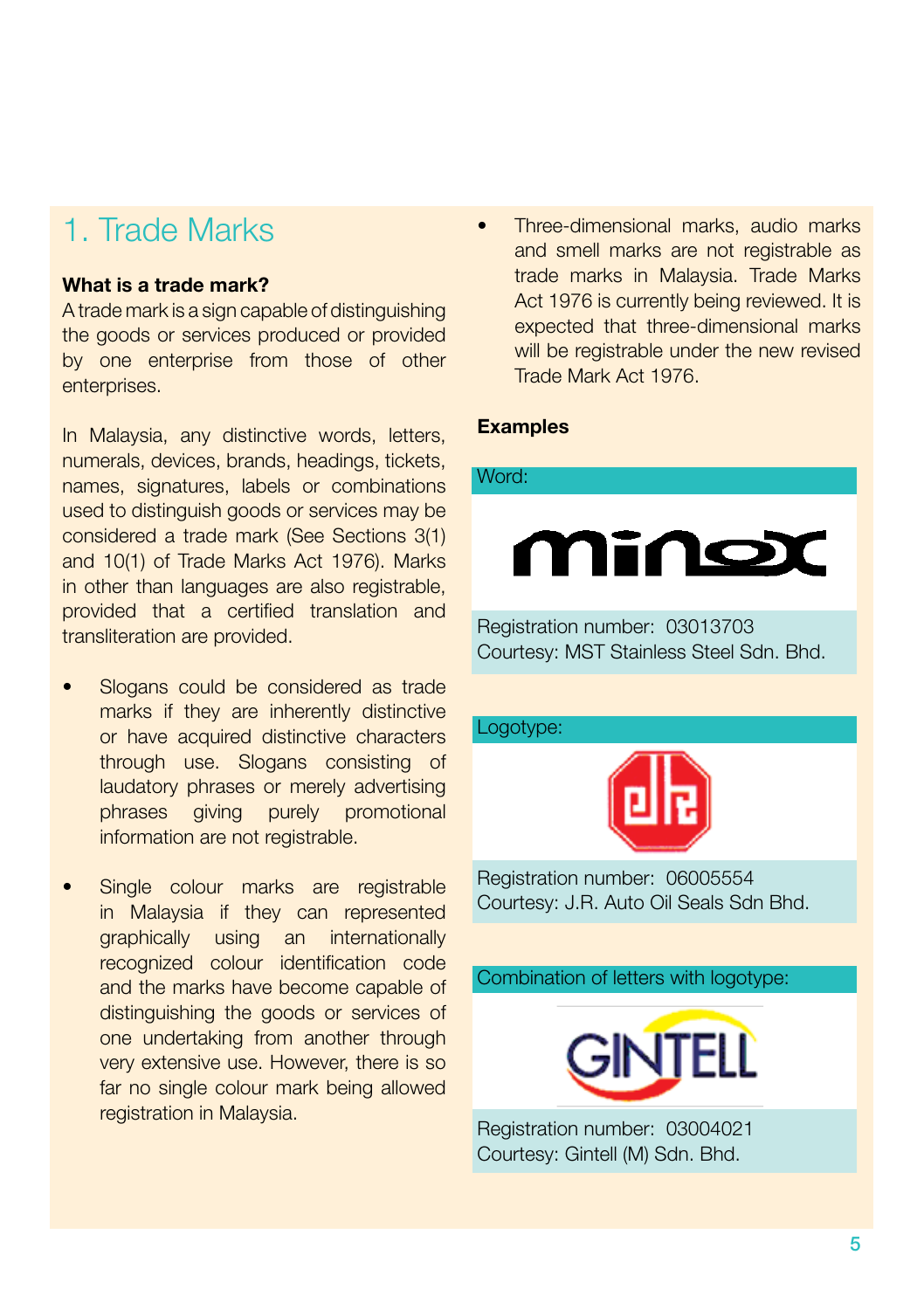#### What are trade marks for?

The main function of a trade mark is to enable consumers to identify a product (whether a good or a service) of a particular company so as to distinguish it from other identical or similar products provided by competitors. Consumers who are satisfied with a given product are likely to buy or use the product again in the future. For this, they need to be able to distinguish easily between identical or similar products.

By enabling companies to differentiate themselves and their products from those of the competition, trade marks play a pivotal role in the branding and marketing strategies of companies, contributing to the definition of the image, and reputation of the company's products in the eyes of consumers. The image and reputation of a company create trust which is the basis for establishing a loyal clientele and enhancing a company's goodwill. Consumers often develop an emotional attachment to certain trade marks, based on a set of desired qualities or features embodied in the products bearing such trade marks.

Trade marks also provide an incentive for companies to invest in maintaining or improving the quality of their products in order to ensure that products bearing their trade mark have a positive reputation.

#### The Value of Trade Marks

A carefully selected and nurtured trade mark is a valuable business asset for most companies. For some, it may be the most valuable asset they own. This is because consumers value trade marks, their reputation, their image and a set of desired qualities they associate with the mark, and are willing to pay more for a product bearing a trade mark that they recognize and which meets their expectations. Therefore, the very ownership of a trade mark with a good image and reputation provides a company with a competitive edge.

The estimated value of world's five most valuable trade marks as published in July 2006 by Business Week and Interbrand are:

| COCA-COLA |
|-----------|
| Microsoft |
| IBM       |
| GE        |
| INTEL     |

USD 67,000 million USD 56,926 million USD 56,201 million USD 48,907 million USD 32,319 million

Source: Interbrand web-site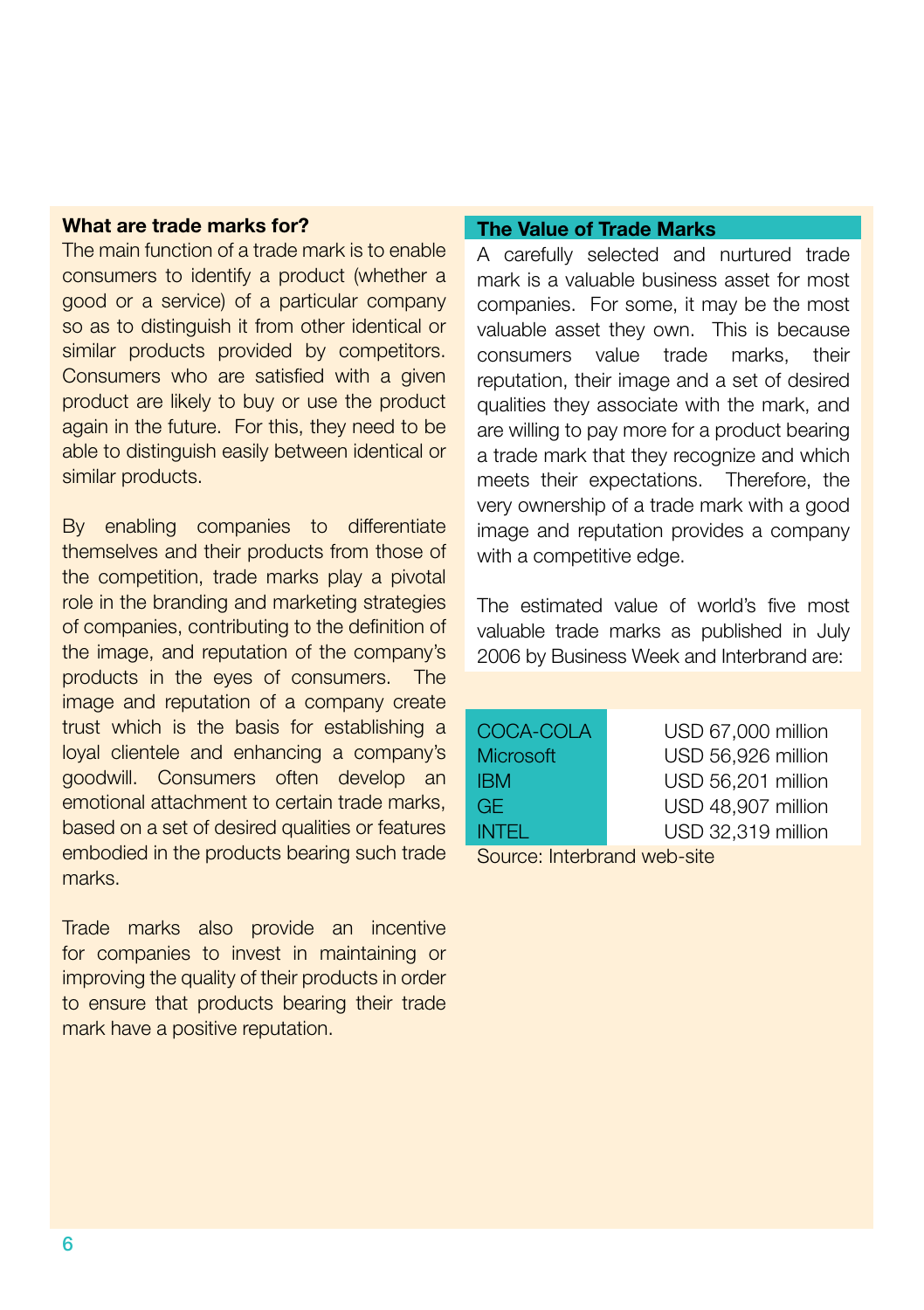## 2. Protecting Trade Marks

#### How can your company protect its trade mark(s)?

In Malaysia, trademark protection can be obtained through registration or through use. In some countries, you can only establish rights in trade marks when you actually register them. To register a trade mark in Malaysia, you need to file the appropriate application form (Form TM5) at the Intellectual Property Corporation of Malaysia (MyIPO) (see Annex IV for contact details).

#### Is it compulsory to register a company's trade marks?

Registration is not compulsory in Malaysia to establish rights in a mark, nor is it required to begin use of a mark. An unregistered mark may still be protected under the common law action known as "passing-off". However, it is highly advisable to register your trade mark, as registration provides distinct advantages beyond the rights acquired by merely using a mark.

#### What advantages does registration provide to your company?

- Registration, under the Trade Marks Act 1976, gives you the exclusive right to prevent others from marketing identical or similar products under the same or a confusingly similar product anywhere in the country. In contrast, a passing-off action is limited to the territory where the trade mark is actually being used.
- It makes trade marks easier to enforce,

as it reduces the burden of proof in legal proceedings: (a) the trade mark is presumed to be distinctive; and (2) the owner of a registration is presumed to be the owner of the mark for the goods and services specified in the registration. In contrast, in a passing-off action, the owner of the mark needs to show that the trade mark is distinctive, which is not always easy to prove.

- It puts all concerned on notice of your claim to exclusive rights in the registered mark. Other traders, whether they conduct a search of the Trade Marks Register of MyIPO or not, are deemed to be aware that your trade mark is registered. This may dissuade them from adopting a similar mark to yours.
- A registered trade mark may be more easily licensed to other companies, thus providing an additional source of revenue for your company, or may be more easily the basis for a franchising agreement.
- On occasion, a registered trade mark with a good reputation among consumers may also be used to obtain funding from financing institutions that are increasingly aware of the importance of brands for business success.

Given the value of trade marks and the importance that a trade mark may have in determining the success of a product in the marketplace, it is critical to make sure that it is registered in Malaysia and in the relevant export market(s). Without trade mark registration, your investments in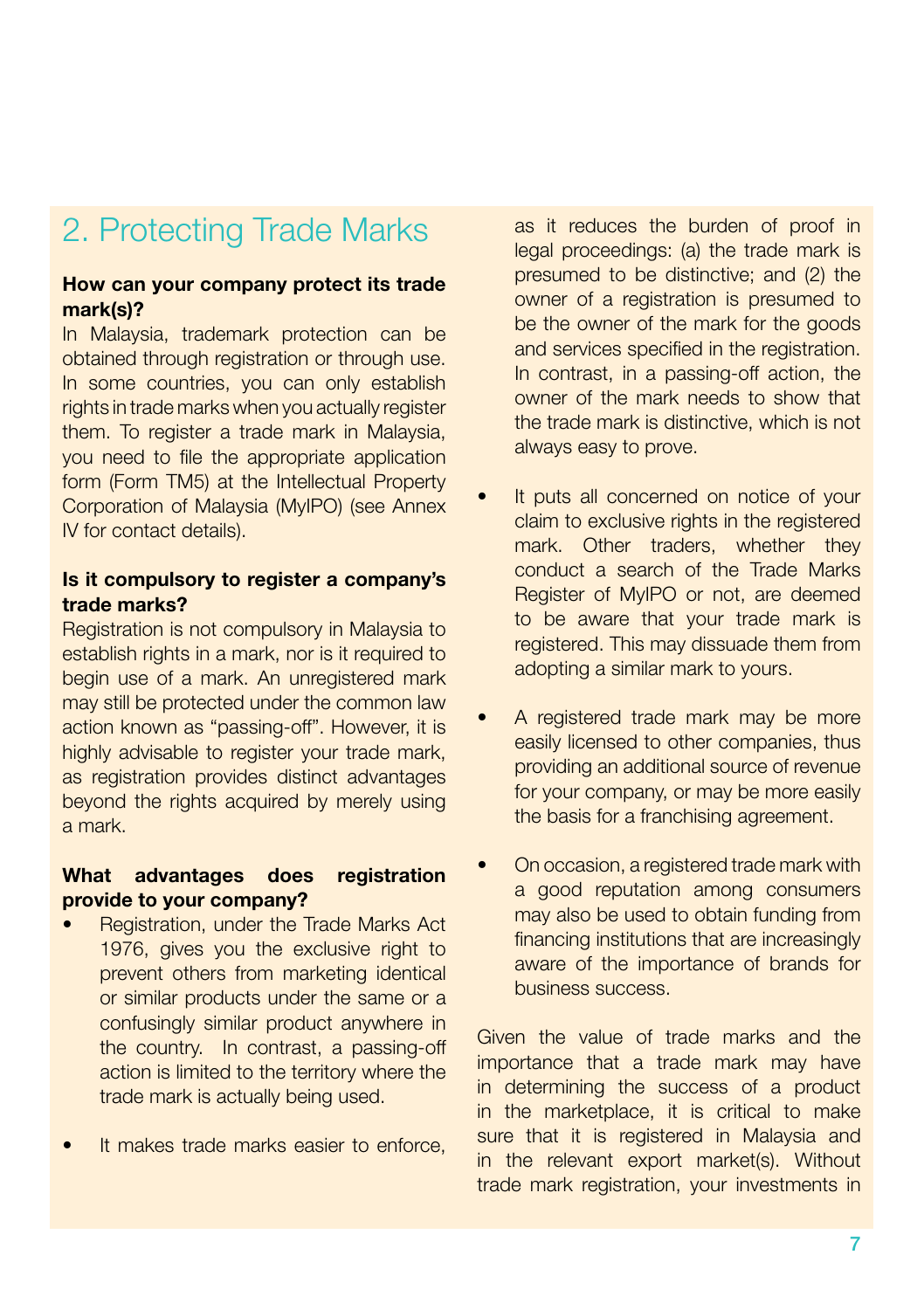marketing a product may become wasteful as rival companies may use the same or a confusingly similar trade mark for identical or similar products. If a competitor adopts a similar or identical trade mark, customers could be misled into buying the competitor's product thinking it is your company's product. This could not only decrease your company's profits and confuse your customers, but may also damage the reputation and image of your company, particularly if the rival product is of inferior quality.

#### Is the registration of the trade name of your company sufficient?

Many people believe that by registering their business and its trade name at the business registry, this name would also be automatically protected as a trade mark. This is a rather common misconception. It is important to understand the difference between trade names and trade marks.

A trade name is the full name of your business, such as: "Gintell (M) Sdn. Bhd." and it identifies your company. It often ends with Sdn. Bhd. or Bhd., which denotes the legal character of the company.

A trade mark, however, is the sign that distinguishes the product(s) of your company. A company may have various trade marks. For instance, Gintell (M) Sdn. Bhd. may sell one of its products as **but another** as **Error**. Companies may use a specific trade mark to identify all their products, a particular range of products or one specific type of product. Some companies may also use their trade name, or a part of it, as a trade mark and should, in that case, register it as a trade mark. For instance, Gintell (M) Sdn. Bhd. also uses **GNTEL** as a trade mark.

Registration of a trade mark is done at MyIPO while registration of a trade name is done at the Companies Commission of Malaysia (visit www.ssm.com.my for contact details).

#### Who is authorized to apply for trade mark registration?

In general, any person who intends to use a trade mark or to have it used by third parties can apply for registration. It can be either an individual or a legal entity.

#### What are the main reasons for rejecting an application?

While selecting a trade mark it is helpful to know which categories of marks are usually not acceptable for registration. There are two broad grounds for rejection of trade mark applications. These are "absolute grounds" and "relative grounds".

#### Absolute grounds:

Applications for trade mark registration in Malaysia are usually rejected on "absolute grounds" in the following cases:

- Generic terms. For example, if your company intends to register the trade mark CHAIR to sell chairs, the mark would be rejected since "chair" is the generic term for the product.
- Descriptive terms. These are words that are usually used in trade to describe the product in question. For example, the mark SWEET is likely to be rejected for marketing chocolates as being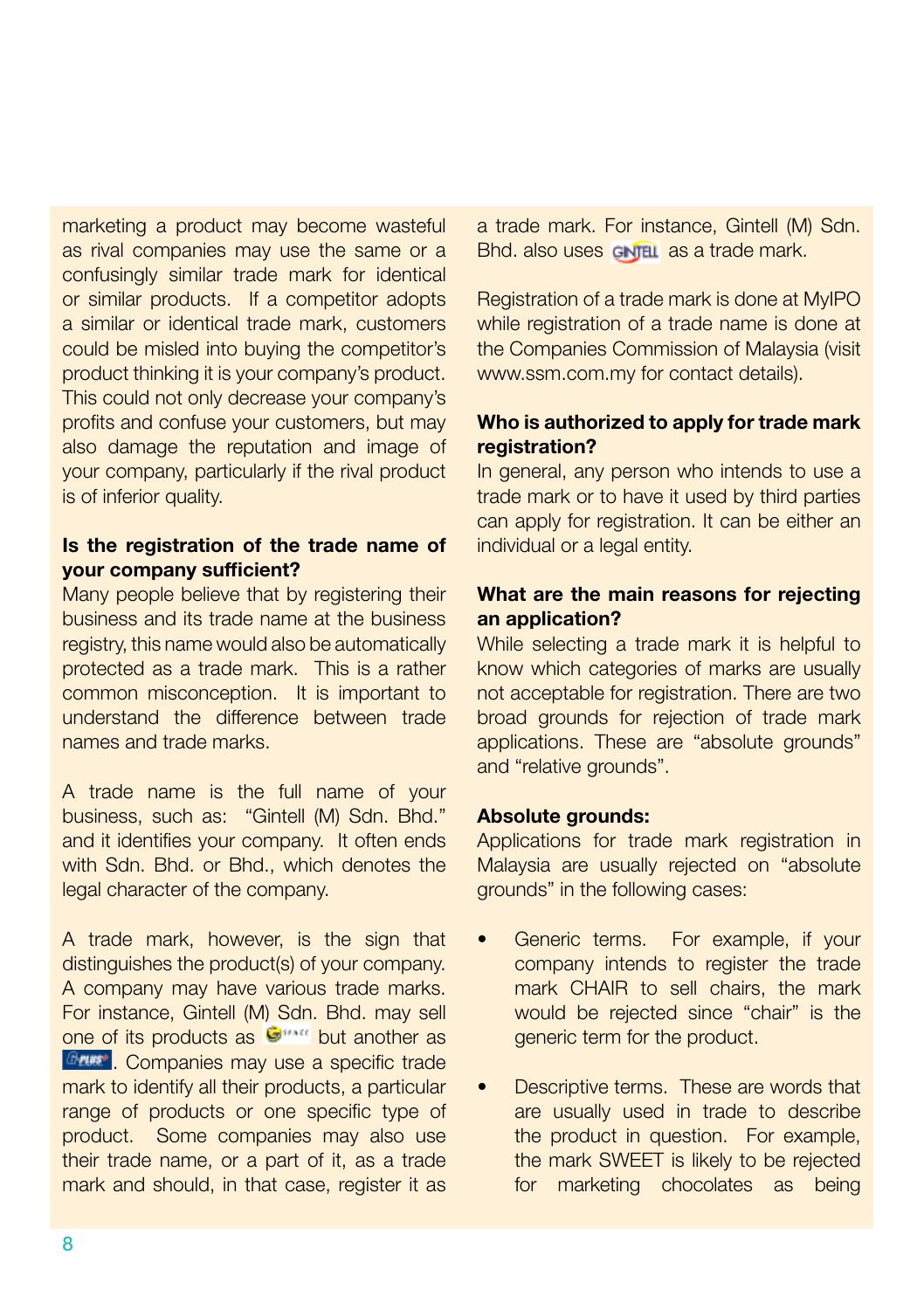descriptive. In fact, it would be considered unfair to give any single chocolate manufacturer exclusivity over the word "sweet" for marketing its products. Similarly, qualitative or laudatory terms such as "RAPID", "BEST", "CLASSIC" or "INNOVATIVE" are likely to give rise to similar objections unless they are part of an otherwise distinctive mark. In such cases, it may be necessary to include a disclaimer clarifying that no exclusivity is sought for that particular part of the mark.

- Deceptive trade marks. These are trade marks that are likely to deceive or mislead consumers as to the nature, quality or geographical origin of the product. For example, marketing margarine under a trade mark featuring a COW would probably be rejected, as it would be considered misleading for consumers, who are likely to associate the mark with dairy products (i.e. butter).
- Marks considered to be contrary to public order or morality. Words and illustrations that are considered to violate commonlyaccepted norms of morality and religion are generally not allowed to be registered as trade marks.
- Flags, armorial bearings, official hallmarks and emblems of states and international organizations which have been communicated to the International Bureau of WIPO are usually excluded from registration.
- Marks claiming intellectual property rights. These are trade marks which consist of or contain any of the words "Patent",

"Patented", "By Royal Letters Patent", "Registered", "Registered Design" or "Copyright".

- Surnames may not as a general rule be registered in Malaysia. In contrast, names represented in a special or particular manner may be registered.
- Geographical names may not as a general rule be registered, but there are some exceptions to the rule.

Two of the most common mistakes of SMEs are that they are inclined to choose trade marks that are descriptive or have direct reference to the character or quality of the goods or services. These applications will face objections under Sections (10)(1)(d) and 10(1)(e) of the Trade Marks Act 1976.

A full list of marks that are subject to statutory restrictions for registration is included in regulations 13, 13A, 14 and 15 of the Trade Marks Regulations 1997 and includes words like "Bunga Raya", "Seri Paduka Baginda Yang di-Pertuan Agong", "Ruler of a state", "ASEAN", etc.

#### Relative grounds:

Applications are rejected on "relative grounds" when the trade mark conflicts with prior trade mark rights. Having two identical (or very similar) trade marks for the same type of product could cause confusion among consumers. MyIPO checks for conflicts with existing marks, including unregistered well-known marks, as a regular part of the registration process. In contrast, many other trade mark offices only do so when the trade mark is challenged by a third party after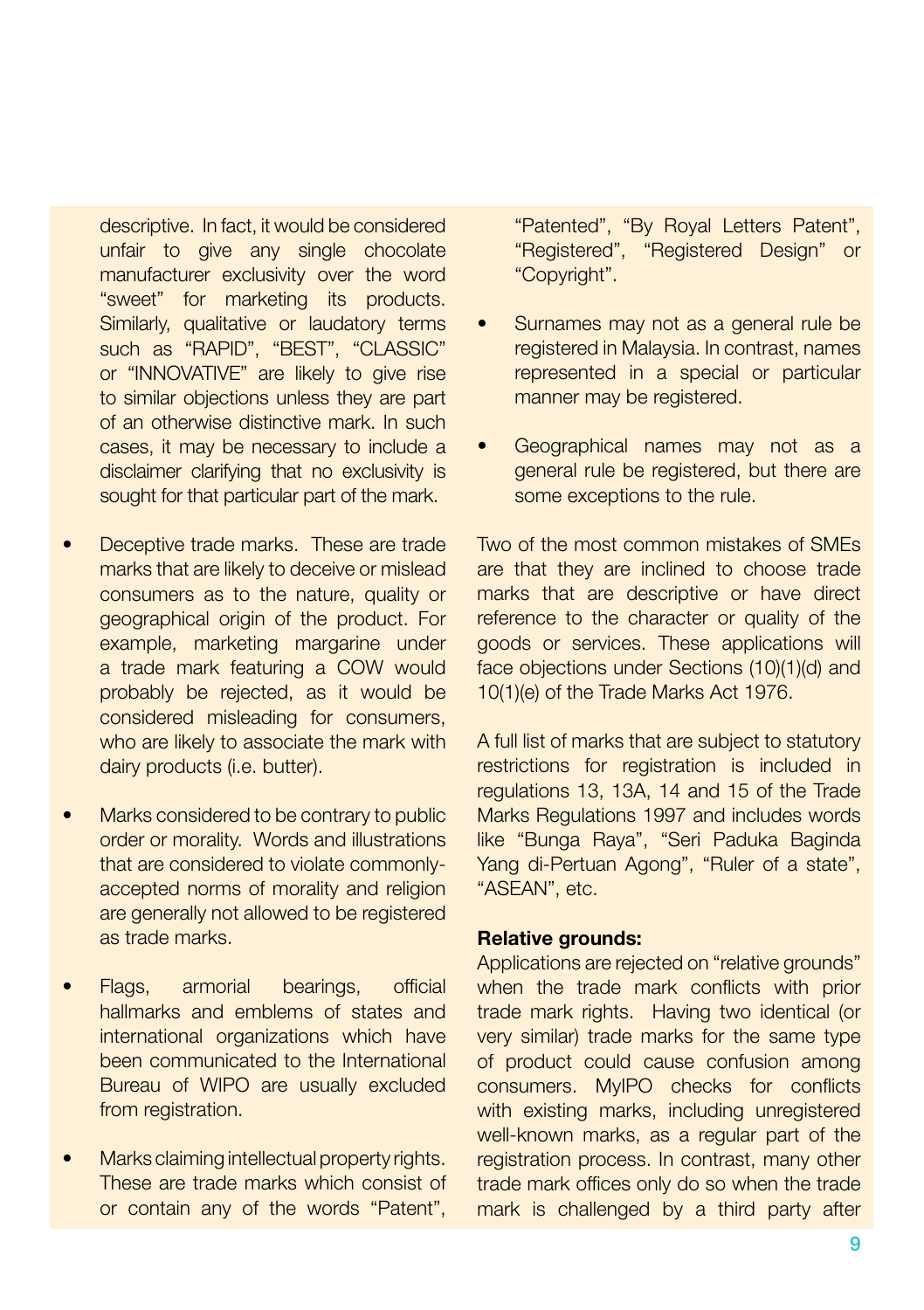publication of the trade mark. In either case, if the trade mark is considered to be identical or confusingly similar to an existing one for identical or similar products, it will be rejected or opposed, as the case may be.

#### What should be kept in mind when selecting or creating a trade mark?

Selecting or creating an appropriate trade mark is a critical step, as it is an important element of the marketing strategy of your business. So what is an appropriate trade mark for your product(s)? Evidently, there are no hard and fast rules. But the following fivepoint checklist may be useful.

#### Five Point Checklist for Selecting Your Trade Mark

- Check that your trade mark of choice meets all the legal requirements for registration (see reasons for rejecting applications on pages 8 to 10).
- Do a trade mark search to make sure that it is not identical or confusingly similar to existing trade marks for identical or similar products (see page 13).
- Make sure the trade mark is easy to read, write, spell and remember and is suitable to all types of advertising media.
- Make sure the mark does not have any undesired connotations in your own language or in any of the languages of potential export markets.
- Check that the corresponding domain name (i.e. Internet address) is available for registration. (for more on the relationship between trade marks and domain names see page 20).

While selecting one or more words as your trade mark you should also take into consideration the implications of selecting certain types of words:

• Coined or "fanciful" words. These are invented words without any intrinsic or real meaning. Coined words have the advantage of being easy to protect, as they are more likely to be considered inherently distinctive.

**Example:** Malstar is a registered trade mark of SPY Marketing Sdn. Bhd.



Courtesy: SPY Marketing Sdn. Bhd. Registration No.: 02008869

**Ordinary word marks:** These are words that have meanings that have no relation to the products they advertise. While these types of marks will also be easy to protect, they may require heavy advertising to create the association between the mark and the product in the minds of consumers.

**Example:** The trade mark KANCIL (Registration No.: 02002325) for internet related services.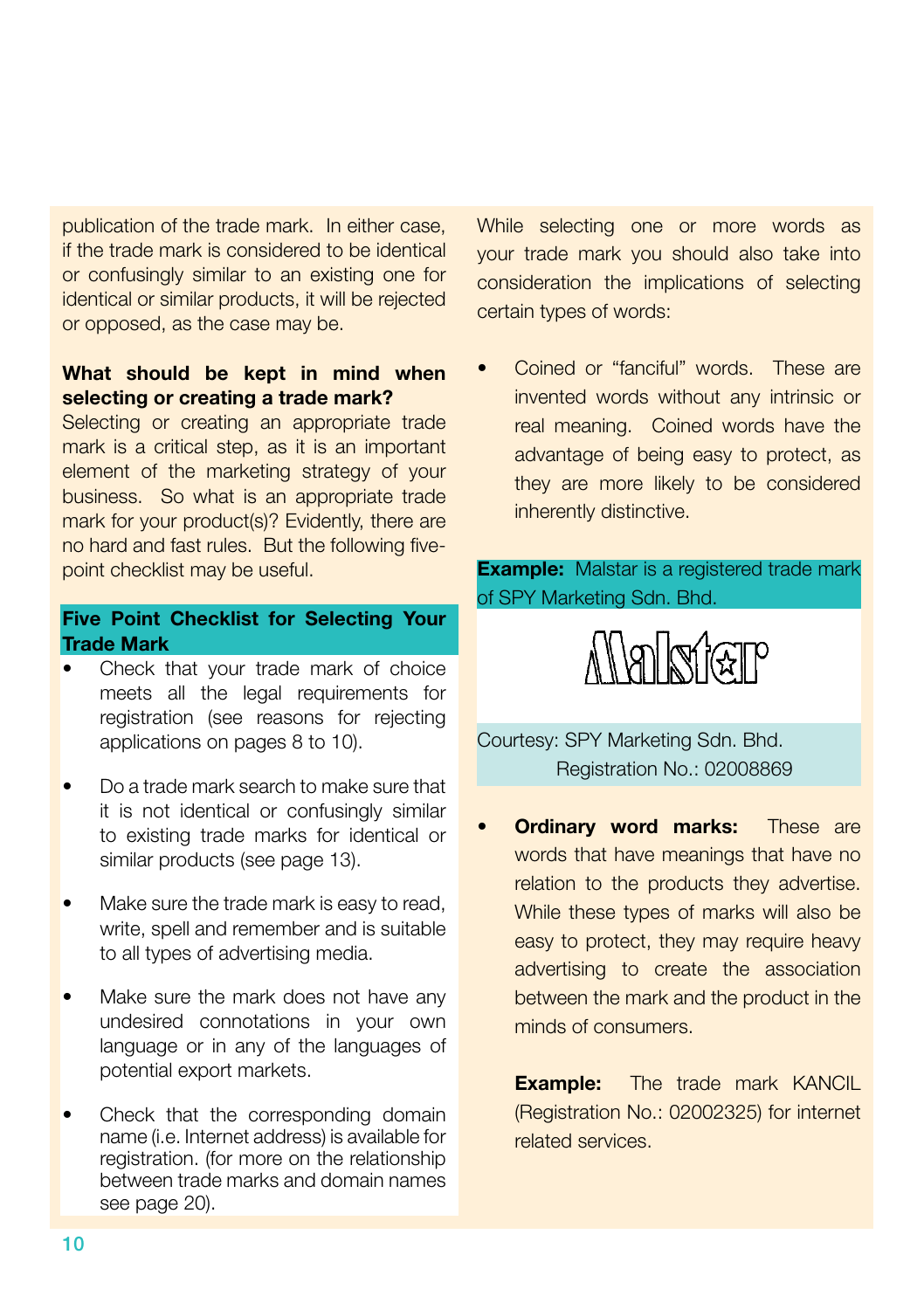#### Registering a Trade Mark - Step by Step

#### The Applicant

As a first step, you have to send or hand in a duly completed Form TM5, which will include the contact details of the applicant, a graphic illustration of the mark, a description of the goods or services and/the class for which your business wishes to obtain trade mark registration, a duly attested statutory declaration on ownership of the mark and pay the required fees of RM250. A copy of Form TM 5 is included in Annex I. An applicant may also file a trade mark application via MyIPO's web-site at www.myipo.gov.my.

#### The Trade Mark Office

When MyIPO receives your application it allocates an application number to your application. The following further steps would be taken by MyIPO to register a trade mark:

- 1. Formal examination: MyIPO examines the application with respect to compliances to formality requirements such as proper filling in of the application form (Form TM5) and the payment of prescribed fee.
- 2. Substantive examination: MyIPO examines your application to verify whether it complies with all the legal requirements for registration (for instance, whether your marks fall into a category which is excluded from registration on absolute grounds and whether your mark is in conflict with any prior mark on the Trade Marks Register in the relevant or related class(es)). MyIPO will thereafter issue either an acceptance letter (Form TM29) or an objection letter (Form TM70).
- 3. Publication and opposition: If the examiner accepts your mark or if the objections are overcome, you will receive an acceptance letter inviting you to pay the prescribed publication fee of RM450. On payment of the fee and on provision of the requisite artwork, your mark will be advertised in Warta Kerajaan (Government Gazette). Following this, there is a period of two months for anyone who wishes to oppose your registration.
- 4. Registration: If there is no opposition within the prescribed period, or if an opposition is overcome, your mark will be entered in the Trade Marks Register and a certificate of registration will be issued to you. The initial registration is valid for 10 years from the date of application.
- 5. Renewal: The mark may be renewed indefinitely by completing a renewal form (Form TM12) and paying the required renewal fee of RM420, but the registration may be canceled entirely for certain goods or services if the trade mark has not been used for a period of three years. Where the renewal form was not filed prior to the expiration of the last registration but was filed within one month from the date of expiration of the last registration, an additional fee of RM630 must be paid accompanied by Form TM 13. In that case, the Registrar will renew the registration without removing the mark from the Register. Once removed, a registration must be restored before it can be renewed, subject to a restoration fee of RM670 as well as a penalty fee being paid.

A flowchart with an outline of the processes involved for registration is included in Annex II.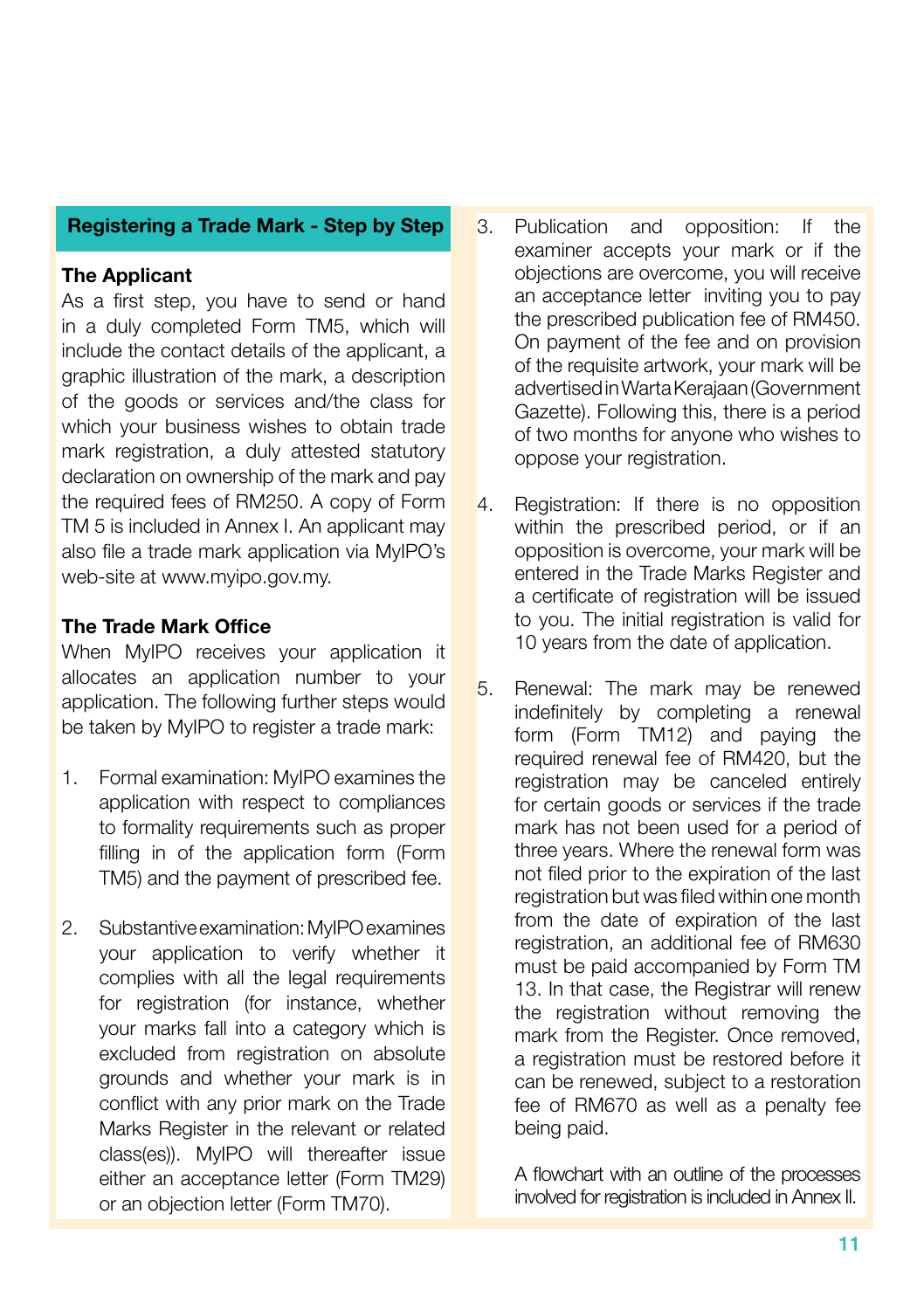**Suggestive marks.** These are marks that hint at one or some of the attributes of the product. The appeal of suggestive marks is that they act as a form of advertising. A slight risk, however, is that some countries may consider a suggestive mark to be too descriptive of the product.

**Example:** The trade mark RECHARGE (Registration No.: 88000665) for soft drink would hint at the fact that the drink helps recharge your energy. However, some trade mark registries may find the mark too descriptive and thus may not register it. In Malaysia, the applicant would need to adduce evidence that the mark has become capable of distinguishing the goods of the applicant through extensive prior use.

Irrespective of the type of mark you choose, it is important to avoid imitating existing trade marks. A slightly altered competitor's trade mark or a misspelt well-known or famous mark is unlikely to be registered.

**Example:** EASY WEAR is a registered trade mark for teenage clothing. It would be unwise to try to sell the same or similar products using the trade mark EEZYWARE as it would probably be considered confusingly similar to the existing mark and is unlikely to be registered.

#### What happens if MyIPO objects to your mark?

You have two months, unless you file a request for an extension of time, to file a response either to convince MyIPO that the objections are not justified, or overcome the objections in some other way such as deleting part of your specification. If the objection is maintained after MyIPO has considered your response, you can apply for a hearing to put forward your case before the Hearing Officer who shall decide on your application. You have further avenue of appealing to the High Court of Malaysia if the outcome of the hearing is not in your favour.

#### How long does it take to register a trade mark?

The time taken for the registration of a trade mark, from the filing date to the issuance of certificate, is about eighteen months for a smooth application. The time will be longer should MyIPO raise objection to your mark on absolute and/or relative grounds or should your application face opposition. Make sure that you apply for registration of a trade mark well in advance so that its registration is secured in time for its use in the advertising and marketing of the relevant products.

#### What are the costs associated with trade mark creation, protection and use?

It is important to keep in mind, and properly budget, the costs related to trade mark creation and registration: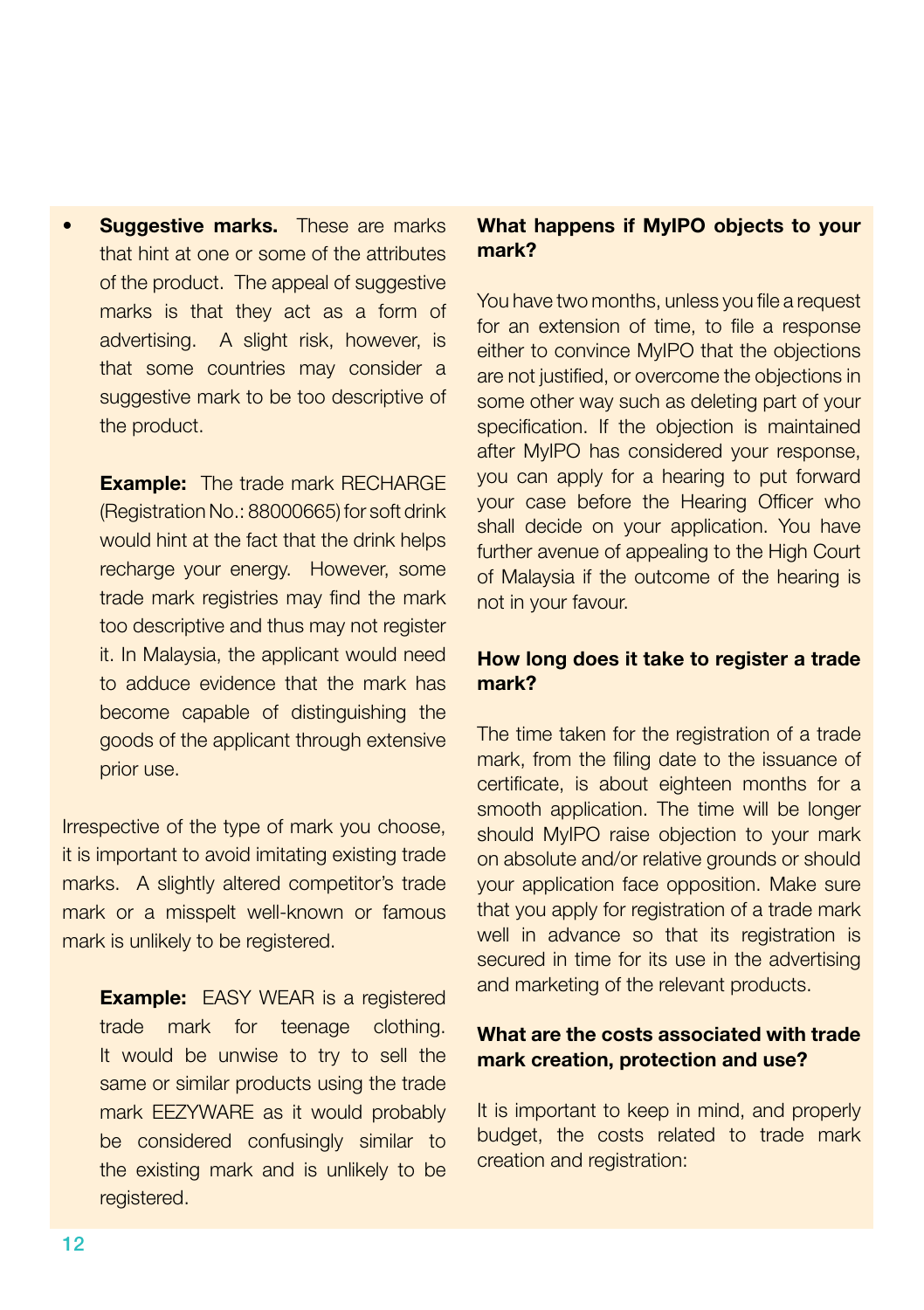- There may be costs associated with the creation of a logo or word to be used as a trade mark, if this task is outsourced.
- There may be costs for conducting a trade mark search (see below).
- There are fees payable to MyIPO on submission of an application and on acceptance of the application for publication. Companies choosing to use a registered trade mark agent to assist in the registration process would face additional costs but would probably save significant time and energy in following the registration process. The fees payable to MyIPO for each application (i.e. per class and per trade mark) are:

| Appointment of agent, if applicable |       |
|-------------------------------------|-------|
| (Form TM 1)                         | RM30  |
| Filing of application (Form TM 5)   | RM250 |
| Publication (Form TM 29)            | RM450 |

#### How can you find out if your chosen trade mark might conflict with other registered trade marks? What is a trade mark search?

Before submitting an application for registering a trade mark, you should ensure that a proper trade mark search has been carried out. MyIPO will object to your trade mark application if someone else has already registered or applied to register a mark which is the same or similar to yours in the way it looks or sounds; and for the same or similar goods or services. A trade mark search can tell you if there are any such identical or similar marks on the Trade Marks Register. It will help you determine whether you should apply to register your mark in its present form or to modify it or to coin another mark altogether. It also serves to help you avoid trade mark infringement and potential lawsuits.

You can either make a trade mark search yourself or hire the services of a trade mark agent. Either of you can do the search at the search gallery of MyIPO (on payment of an hourly rate). or online (RM5 for each trade mark record printed). Online search is free provided you do not need to view details on any of the trade mark record. The fee for viewing and printing each trade mark record is RM5. For this purpose, you need to deposit a minimum RM 1,000 which can also be utilised for payment of online application filing fee or other prescribed fee. In future, you may be able to pay by credit card on the amount usage instead of having to place an initial deposit of RM 1,000. You should bear in mind that any such trade mark search is only preliminary. It may be difficult to make sure that your trade mark of choice is not "confusingly similar" to existing validly-registered trade marks. This is why the guidance of an experienced trade mark agent, who is familiar with the practice of the trade mark office and court decisions, may be very helpful.

Trade marks are grouped into "classes" according to the goods or services they serve to identify (see the international classification system in Annex III). You may therefore begin by familiarizing yourself with the 45 different trade mark classes.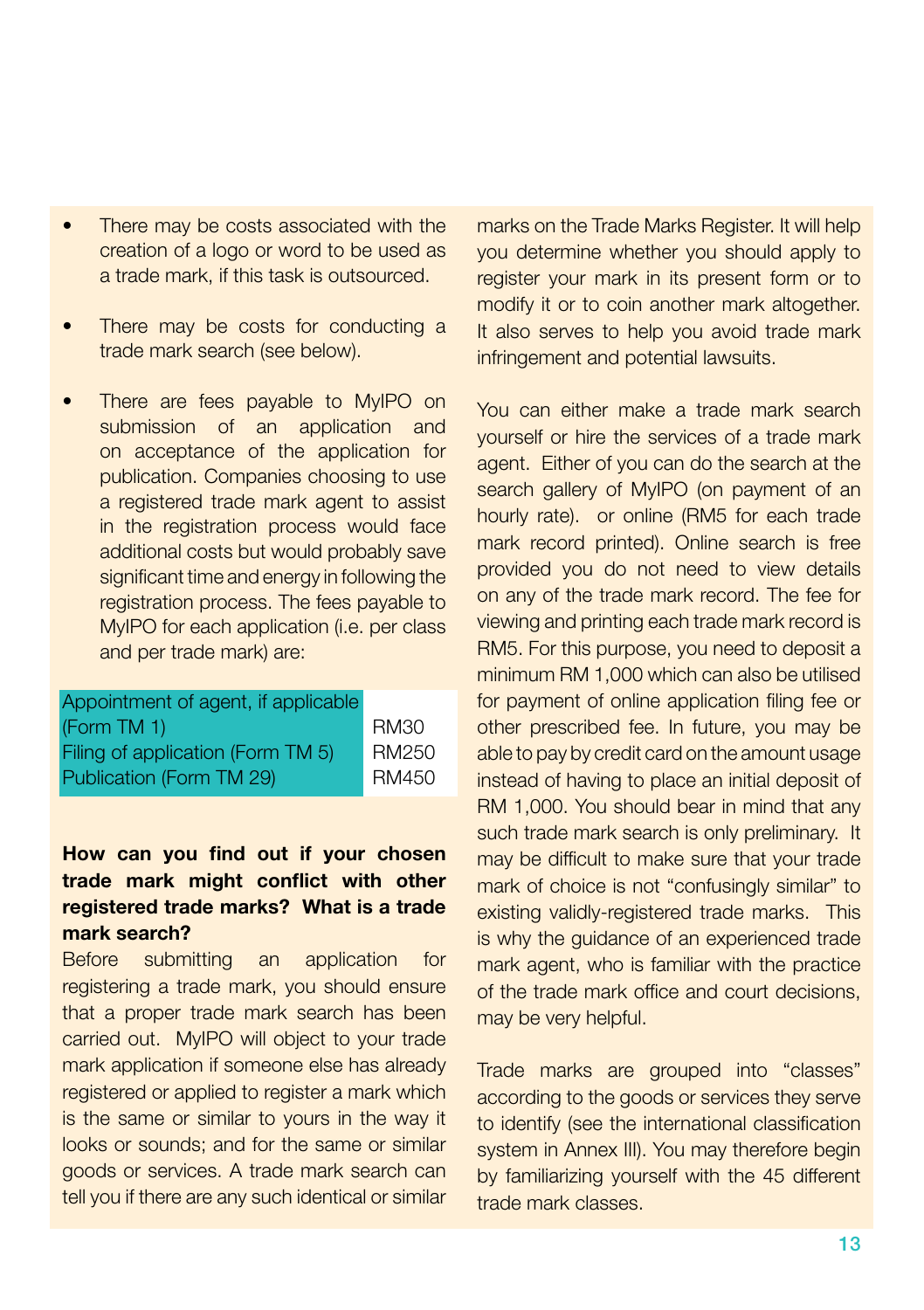- A trade mark search gives you an indication of the availability of the mark.
- If it is uncertain if a particular mark is sufficiently distinctive to qualify for registration, it would be advisable to obtain also a preliminary advice from MyIPO. You will have to file Form TM 4 and pay a fee of RM100. Otherwise, if any objections are raised, you will only come

#### A Well-classified System [place in a box]

While filling in your trade mark application form you are required to indicate the goods and/or services for which you wish to register your trade mark and to group them according to classes. These refer to the classes in the trade mark classification system. The trade mark classification system allows for the storage of data on registered trade marks in an orderly manner in relation to the types of goods or services. This makes it easier to retrieve information from trade mark databases. It is critical to register your trade mark in all classes in which you intend to use your trade mark.

Malaysia follows the International Trade mark Classification system (the so-called Nice system for classification of word marks), which has 34 classes for goods and a further 11 for services. More information on the Nice classification system is available in Annex III. See also: www.wipo.int/treaties/en/ classification/nice/.

to know of this when the mark is examined by MyIPO, and you will thereafter need to take steps to overcome such objections, thereby delaying registration.

• Even having done a trade mark search, your trade mark can still be rejected, if it is in conflict with an (unregistered) wellknown trade mark. For more information on well-known trade marks, see page 15.

#### Example:

How are products classified? Let us take an example. If your company is producing knives and forks, then your trade mark application should be made for the corresponding goods in class 8. If, however, you wish to market other kitchen utensils (such as containers, pans or pots) using the same trade mark you will also have to register the mark for the corresponding goods in class 21. In Malaysia you would have to make a separate application for each class of product whereas in some countries you may cover a number of classes with a single application.

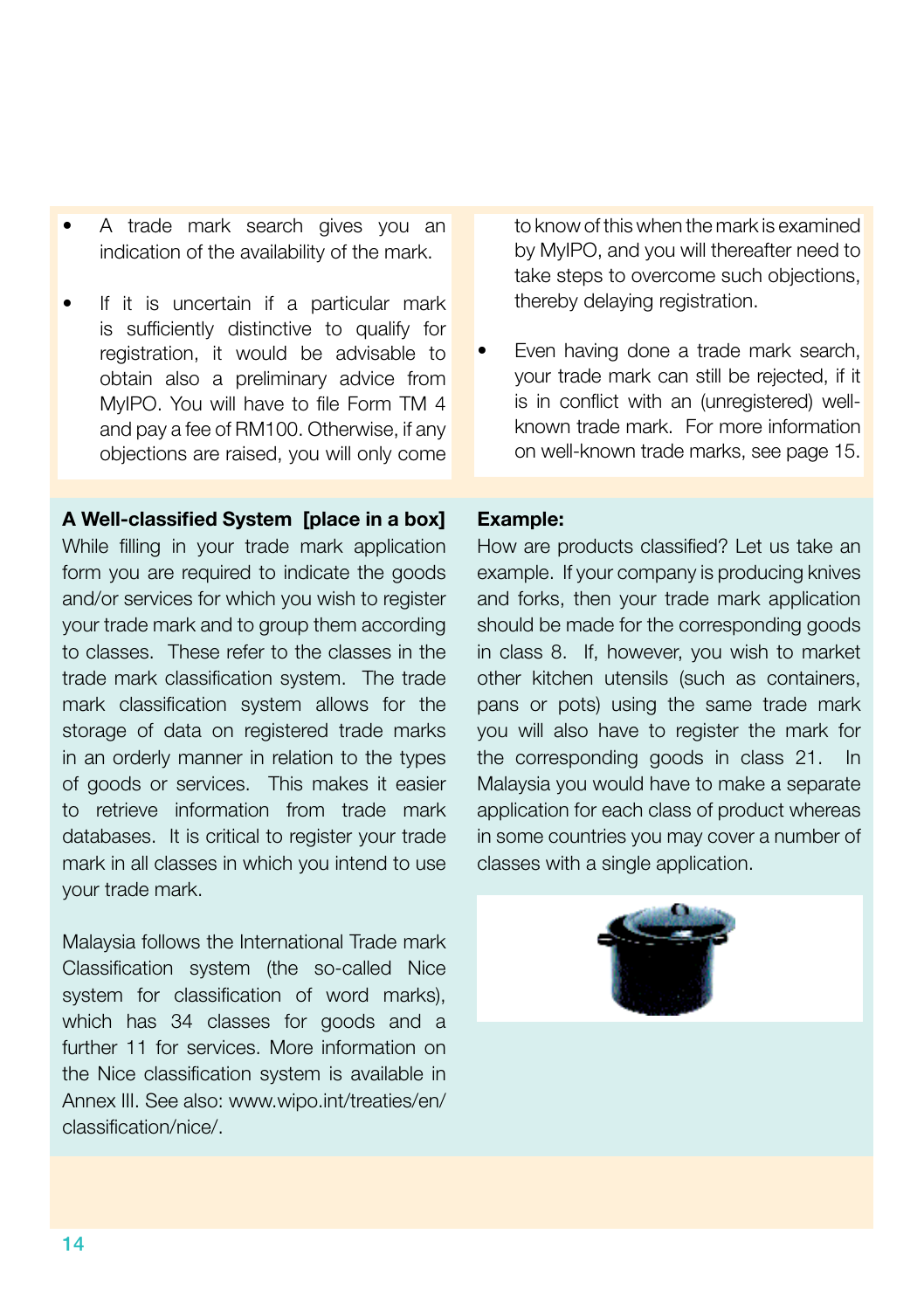#### Do you need a trade mark agent to file a trade mark application?

MyIPO does not require you to engage the service of a trade mark agent to file an application: you may file the application yourself. However, the services of a trade mark agent skilled in conducting trade mark searches and familiar with the detailed procedure for trade mark registration may be used to save time, ensure that you apply for protection in the appropriate trade mark class(es) and avoid refusal on absolute grounds. The service of a trade mark agent would be useful in cases where your application faced objection from MyIPO or opposition from a third party.

If you apply for trade mark registration abroad you may be required to have a trade mark agent who is resident in the relevant country.

### For how long is your registered trade mark protected?

A registered trade mark mark is valid for 10 years from the application date. Registration may be renewed indefinitely for consecutive periods of 10 years provided renewal fees are paid in time. Make sure that someone in your company is made responsible for ensuring timely renewal of trade mark registrations in all countries of continuing interest to your business.

#### Outsourcing Trade Mark Creation

Designing a trade mark is a creative process. In most countries, a creator automatically owns the copyright over creative or artistic works, such as the artwork of a trade mark. Therefore, when the creation of a trade mark is outsourced, it is usually best to clarify issues of copyright ownership in the original agreement and/or to make sure the copyright over the trade mark is formally assigned to your company.

#### Is trade mark registration in Malaysia valid internationally?

The legal rights arising out of a trade mark registration are normally limited to the territory to which they pertain; so, ordinarily, valid registration of a trade mark in Malaysia gives you rights only in Malaysia unless your mark is considered to be a well-known mark. (For information on well-known marks see page 17.)

#### Should you consider protecting your trade mark abroad?

All the main reasons for registering your trade mark in Malaysia also apply to the commercialization of your products in foreign markets. It is, therefore, highly advisable to register your trade mark abroad if you are currently engaged in export operations or intend to do so in the near future. Exporting goods bearing a distinctive trade mark will enable your export products to be recognized in foreign markets, allowing your company to build a reputation and image among foreign consumers that may result in higher profits for your company.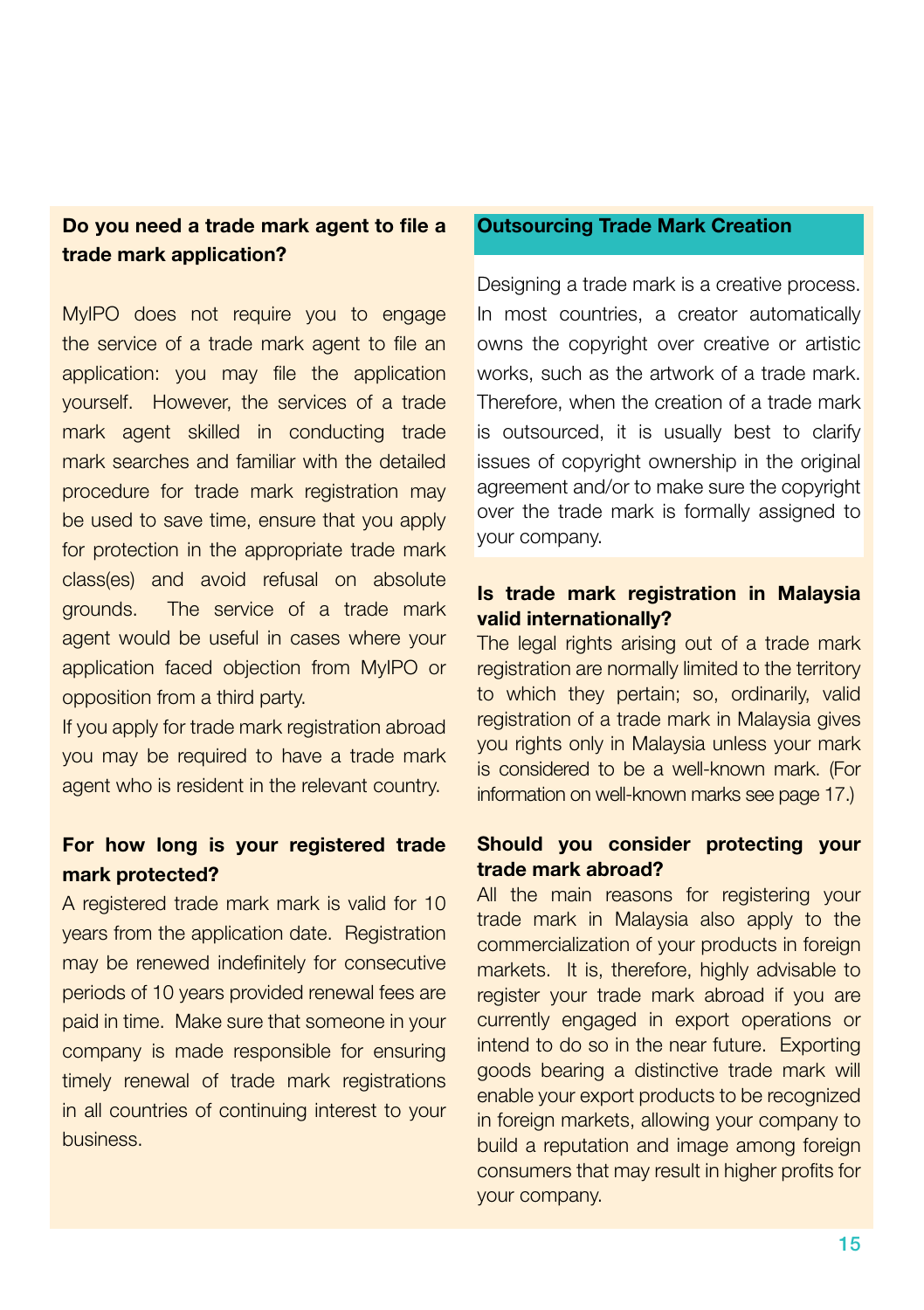#### How can you register the trade mark of your company abroad?

If you have registered the trade mark of your company in the country where it is located (home country) but now wish to export or grant a license to use the trade mark in other countries, then it is advisable to register the trade mark abroad. There are three main ways to do so:

The National Route: Your business may apply to the trade mark office of each country in which it is seeking protection by filing the corresponding application in the required language and paying the required fees. As indicated earlier, a country may require you to use the services of a locally-based trade mark agent for this purpose.

**The Regional Route:** If you wish to apply for protection in countries which are members of a regional trade mark system you may apply for registration, with effect in the territories of all Member countries, by filing an application at the relevant regional office. The regional trade mark offices are:

- The African Regional Industrial Property **Office**
- **The Benelux Trade Mark Office**
- The Office for the Harmonization of the Internal Market of the European Union.
- The Organisation Africaine de la Propriété Intellectuelle.

The International Route: The Madrid system (administered by WIPO) allows you to register your trade mark in the more than 70 countries that are party to the system. Malaysia is not a member state of the Madrid system. Should you still wish to make use of the Madrid system, you should consult your trade mark agent on how you might be able to file such an application in a country who is a member state of the Madrid system. This route is only possible if you have a commercial establishment in one of the member states of the Madrid system and your trade mark has been registered or applied for in or with effect in that country.

#### Advantages of using the Madrid system

The principal advantages of using the Madrid system are that the trade mark owner can register his trade mark in all the countries party to the system by filing:

- a single international application;
- in one language:
- subject to one set of fees and deadlines. Thereafter, the international registration can be maintained and renewed through a single procedure.

You can find more information on international registration of marks on the WIPO website: http://www.wipo.int/madrid/. A list of the Member countries of the Madrid system is available in Annex IV.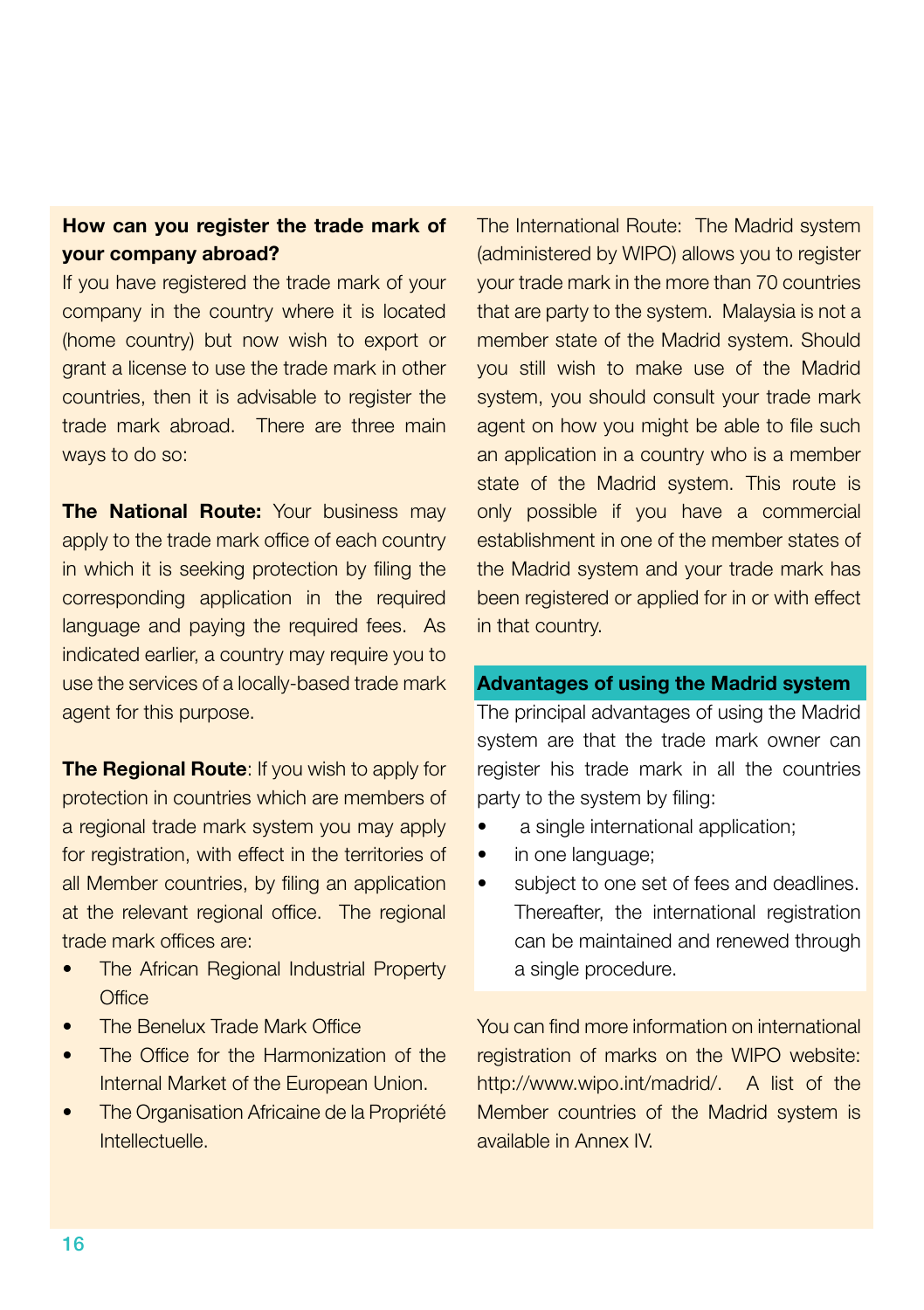## 3. Types of Trade Mark

| <b>Trade marks</b>         | Marks used to distinguish certain goods or services as those<br>produced or provided by a specific enterprise                                                                                            |
|----------------------------|----------------------------------------------------------------------------------------------------------------------------------------------------------------------------------------------------------|
| <b>Certification marks</b> | Marks used to distinguish goods or services that comply with a set of<br>standards and have been certified by a certifying authority.                                                                    |
| <b>Defensive marks</b>     | Well-known invented word(s) marks registered in respect of goods or<br>services other than their goods and services but their registration<br>cannot be removed from the Register on grounds of non-use. |
| <b>Well-known marks</b>    | Marks that are considered to be well-known in the market and as a<br>result benefit from stronger protection.                                                                                            |

#### What are certification marks?

Certification marks are given for compliance with defined standards, but are not confined to any membership. Certification marks may be used by anybody who complies with the standards defined by the owner of the certification mark.

An important requirement for certification marks is that the entity which applies for registration is considered "competent to certify" the products concerned.

**Example:** The SIRIM symbol is the registered trade (certification) mark of SIRIM Bhd. The SIRIM symbol is a quality assurance symbol denoting that the products on which it is applied, complies with applicable quality standard.



#### What are well-known marks?

"Well-known marks" are marks that are considered to be well-known by the competent authority of the country where protection for the mark is sought. Well-known marks generally benefit from stronger protection. For example, well-known marks may be protected even if they are not registered (or have not even been used) in Malaysia. In addition, while marks are generally protected against confusingly similar marks only if used for identical or similar products, well-known marks are protected against confusingly similar marks for even dissimilar products, if certain conditions are met. The main purpose of this stronger protection is to prevent companies from free-riding on the reputation of a wellknown mark and/or causing damage to its reputation or goodwill.

Example: Let us assume that WONDERCOLA is the famous trade mark of a soft drink belonging to Wondercola Inc. If the trade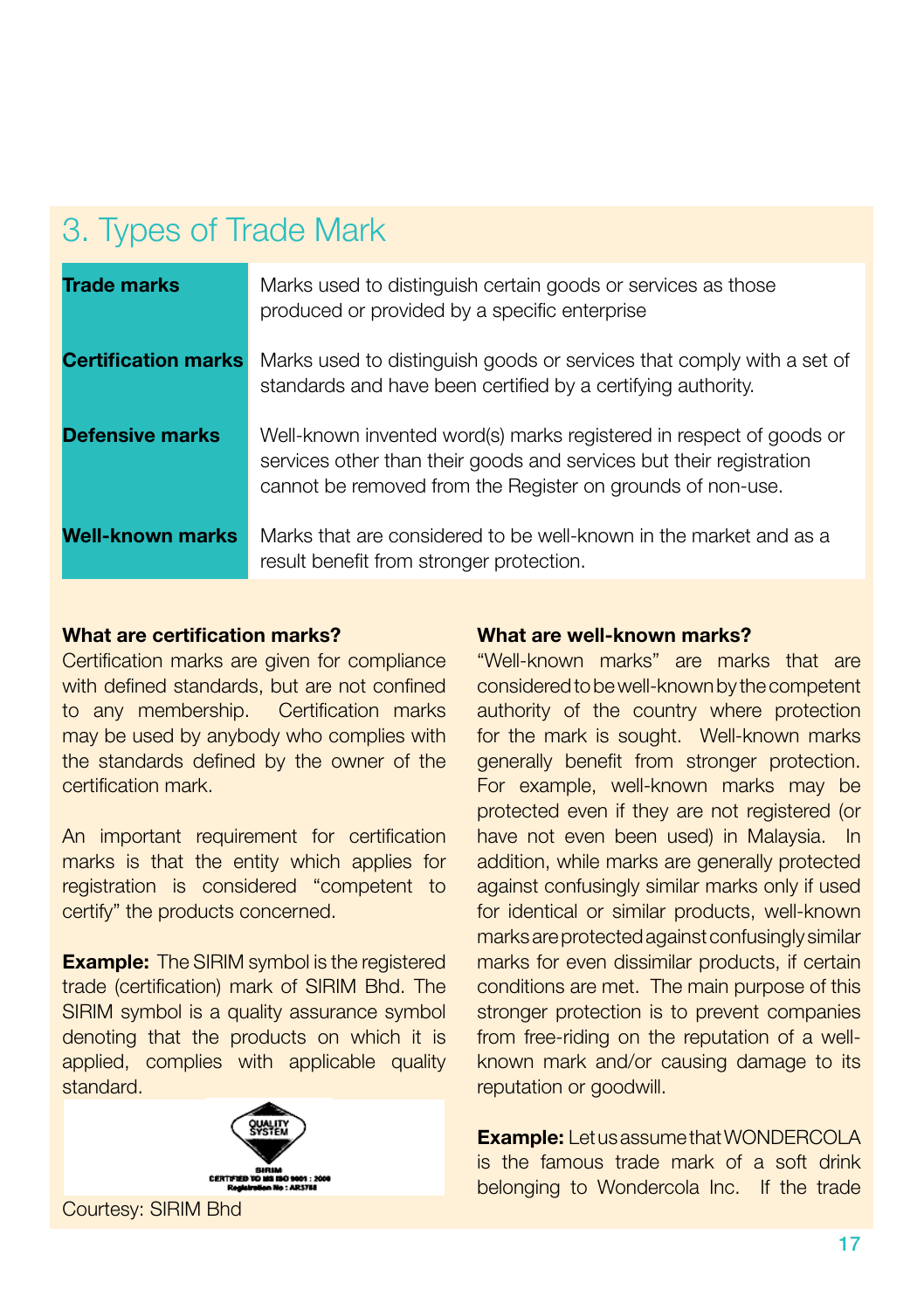mark WONDERCOLA is well-known in Malaysia for soft drinks, it would then benefit from automatic protection in Malaysia, even without registration or use. The protection would also be available for unrelated goods and services. That is to say that if another company decides to market other products, ranging from T-shirts to sunglasses, using the WONDERCOLA mark, it will have to seek the authorization of Wondercola Inc. or risk being sued for violation infringement of trade mark rights.

#### What are defensive marks?

Where a trade mark has become well-known as regards to any goods or services in respect of which it is registered, the proprietor of the mark could register the mark as a defensive mark in respect of other goods and services. A defensive mark must be an invented word(s) mark and its registration could not be removed from the Register on grounds of non-use. By registering a mark as a defensive mark, the proprietor can, under certain conditions, take infringement action instead of the more uncertain costly and lengthy action for passing-off.

#### What are series of marks and associated marks?

Several trade marks which resemble each other in material particulars, but differ in respect of one or other of certain criteria set out in subsection (1) of section 24 of Trade Marks Act 1976, may be registered as a series in one registration. However, since a registration must be in a single class, applications for a series registration cannot cover goods or services in more than one class even if they are goods or services of the same description.

The Trade Marks Act 1976 requires trade marks in the same ownership be entered in the Register as associated marks if the marks are identical or are confusingly similar and applied or registered in respect of the same goods/services or goods/services of the same description or of goods closely related to the services.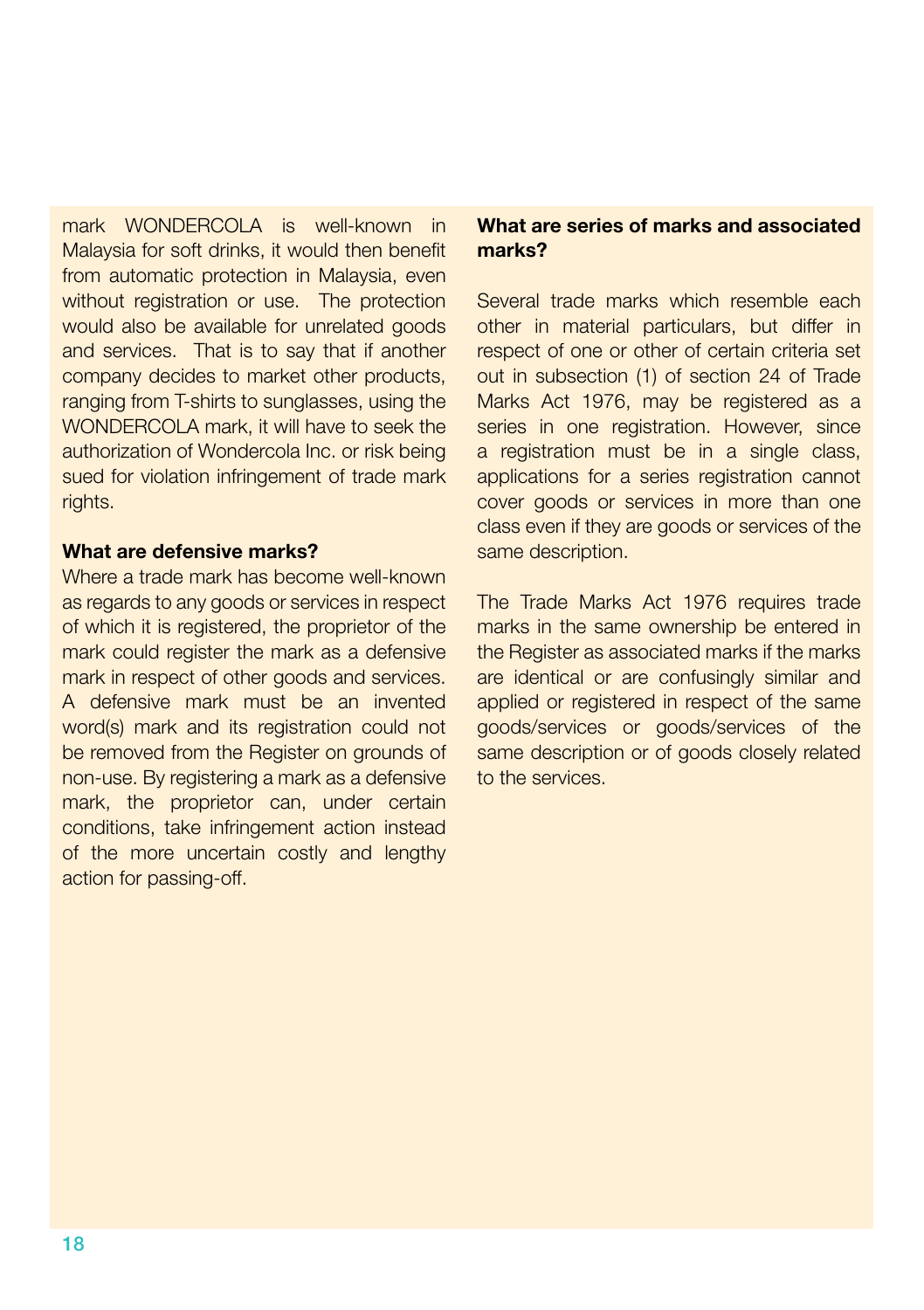## 4. Using Trade Marks

#### Can you register a trade mark without having used it?

You may apply for registration in Malaysia before you have used the trade mark. But after registration you must ensure that the mark is used. A trade mark that has not been used for a period of three years following registration may be taken off the Register.

#### TM or ®?

The use of ®, TM, SM or equivalent symbols next to a trade mark is not a requirement and generally provides no further legal protection. Nevertheless, it may be a convenient way of informing others that a given sign is a trade mark, thus warning possible infringers and counterfeiters. The ® symbol is used once the trade mark has been registered, whereas TM denotes that a given sign is a trade mark; SM is sometimes used for service marks.

#### How should you use trade marks in advertising?

If your mark is registered with a specific design or font, make sure that the trade mark is used exactly as it is registered. Monitor its use closely as it is crucial for the image of your company's products. It is also important to avoid using your trade mark as a verb, a noun or in possessive form. Such usage may lead to vulgarization of your mark. Once this happens, the mark will come to be perceived by consumers as a generic term and it ceases to be a trade mark. Examples of wrong usages include "buy Synova", or "use Octolux". Always use your trade mark as adjectives to the generic name of the underlying product. For example: "Minox ball valves" or "Air Master spoiler".

#### Can your company use the same trade mark for different products?

Different trade marks may be used for the different product lines of a company. Depending on its branding strategy, each company will decide whether to use the same trade mark for its products, extending the brand every time a new product is released, or to use a different mark for each product line.

Extending an existing brand to new products enables the new product to benefit from the image and reputation of the mark. However, the use of a new mark, more specific and relevant to the new product, may also prove advantageous and enable the company to target the new product to a specific customer group (e.g. children, teenagers, etc) or to create a specific image for the new product line. Many companies also chose to use a new brand in conjunction with an existing brand (e.g., Soffeel (Registration No.:04005982) and ELIZZER (Registration No.: 04005867) are generally used with L'AFFAIR (Registration No.: 99007636).



Courtesy: Laffair Corporation Sdn. Bhd.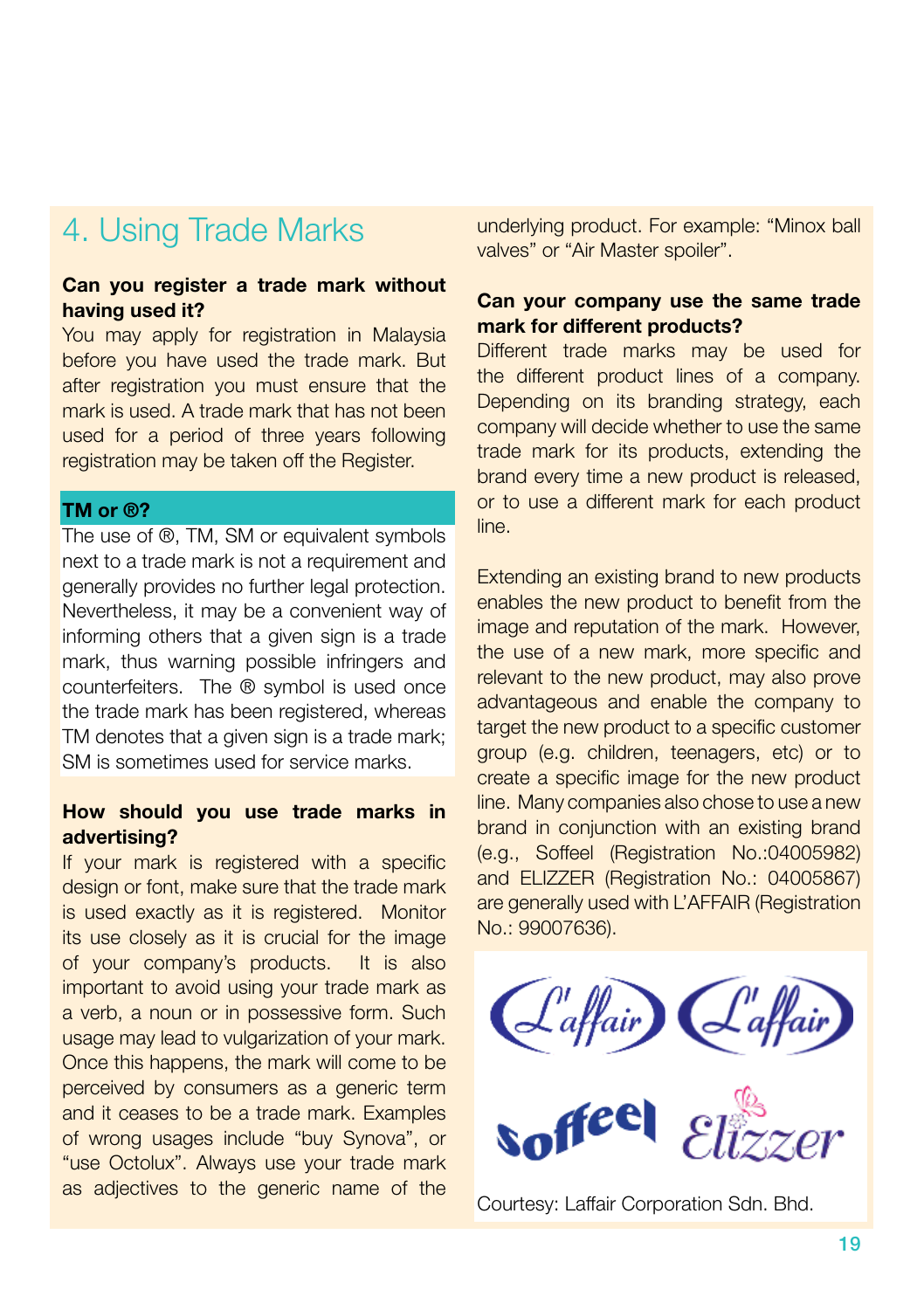Different companies adopt different strategies. Whatever your choice, you should make sure that your trade mark is registered for all categories of goods and/or services for which it is, or will be, used.

#### What should be kept in mind when using trade marks on the Internet?

The use of trade marks on the Internet has raised a number of controversial legal problems with no easy or uniform solution. One important problem stems from the fact that trade mark rights are territorial (that is, they are only protected in the country or region where the mark has been registered or used), whereas the reach of the Internet is global. This creates problems when it comes to settling disputes between persons or companies legitimately owning identical or confusingly similar trade marks for identical or similar goods or services in different countries. Legislation in this area is still developing and treatment may differ from one country to another.



#### What is a domain name and how does it relate to trade marks?

An important problem concerns the conflict between trade marks and domain names. Domain names are Internet addresses, and are commonly used to find websites. For example, the domain name 'wipo.int' is used to locate the WIPO website at www.wipo. int. Over time, domain names have come to constitute business identifiers thus often coming into conflict with trade marks.

Therefore, it is important that you chose a domain name which is not the trade mark of another company, particularly a well-known trade mark. This is because many national laws, or courts, treat registration of the trade mark of another company or person as a domain name as trade mark infringement, popularly known as cybersquatting. If this happens, then, your business may not only have to transfer or cancel the domain name, but it may also have to pay damages or a heavy fine.

In order to find out whether a particular trade mark is already protected, you can directly contact the national or regional trade mark offices, many of which operate Internetsearchable trade mark databases. A list of such databases is available on WIPO's website at: www.wipo.int/amc/en/trade mark/index.html/

On the other hand, if the trade mark of your company is being used as a domain name or is being cybersquatted by another individual or company then you may take action to stop such misuse/infringement of the rights of your company. In such a case, one option would be to use WIPO's very popular online administrative procedure for domain name dispute resolution at: http://www.wipo. int/amc/en/domains/. This WIPO website includes a model complaint as well as a legal index to the thousands of WIPO domain name cases that have already been decided.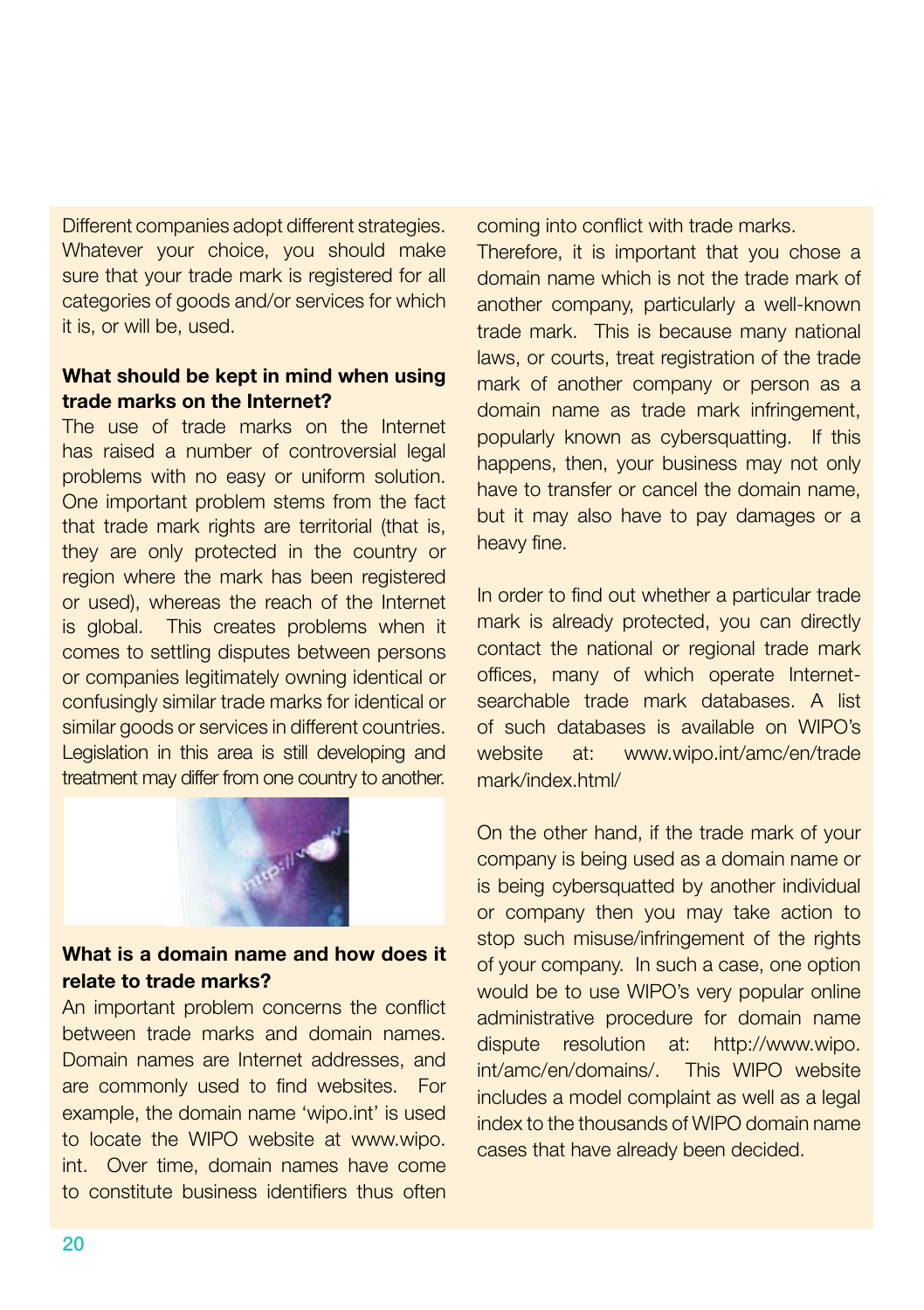#### Can you license your trade mark to other companies?

Trade marks can be licensed to other companies. In such cases, the trade mark owner retains ownership and merely agrees to the use of the trade mark by one or more other companies. This is usually done on payment of royalties and involves the consent of the trade mark owner, which is usually specified in a formal licensing agreement. Depending on the nature of the agreement, the licensor often retains some degree of control over the licensee to guarantee that a certain quality is maintained.

In practice, trade mark licenses are frequently granted within broader licensing agreements, for example, franchising agreements or agreements including the licensing of other intellectual property rights such as patents, know-how and some degree of technical assistance for the production of a given product.

#### What does a franchising agreement have to do with trade marks?

The licensing of a trade mark is central to a franchising agreement. In franchising agreements the degree of control of the trade mark owner over the franchisee is generally greater than is the case for standard trade mark licensing agreements. In the case of franchising, the franchiser allows another person (the franchisee) to use his way of doing business (including trade marks, know-how, customer service, software, shop decoration, etc.) in accordance with a set of prescriptions and in exchange for compensation or royalty. **Example:** Secret Receipe, a lifestyle café chain, has become a household name following its debut in Malaysia since 1997. Secret Receipe has successfully established its brand name in Malaysia, Singapore, Indonesia and Thailand by virtue of its fine quality cakes, fusion foods and distinctive service. The café has registered an impressive double digit growth for the past 5 years. By way of franchising, Secret Receipe has expanded to a lifestyle café chain with over 130 café; each providing products of consistent quality. Under the new policy of the company, employees of the company will be given preference in taking up franchising rights in opening up new café under its franchising scheme. Secret Receipe imparts its knowledge and experience to its franchisees and retains the right to supervise and control local franchises. As a crucial component of the franchising agreement the franchisees will also be authorized and obliged to use the SECRET RECEIPE trade mark.

Courtesy : Secret Receipe Cakes & Cafe Sdn. Bhd.

#### Is there any restriction in selling or assigning the trade mark of your company to another company?

It is increasingly possible to sell or assign a trade mark independently from the business that currently owns it. In the case of sale or assignment of a trade mark in Malaysia, you are required to deposit a copy of the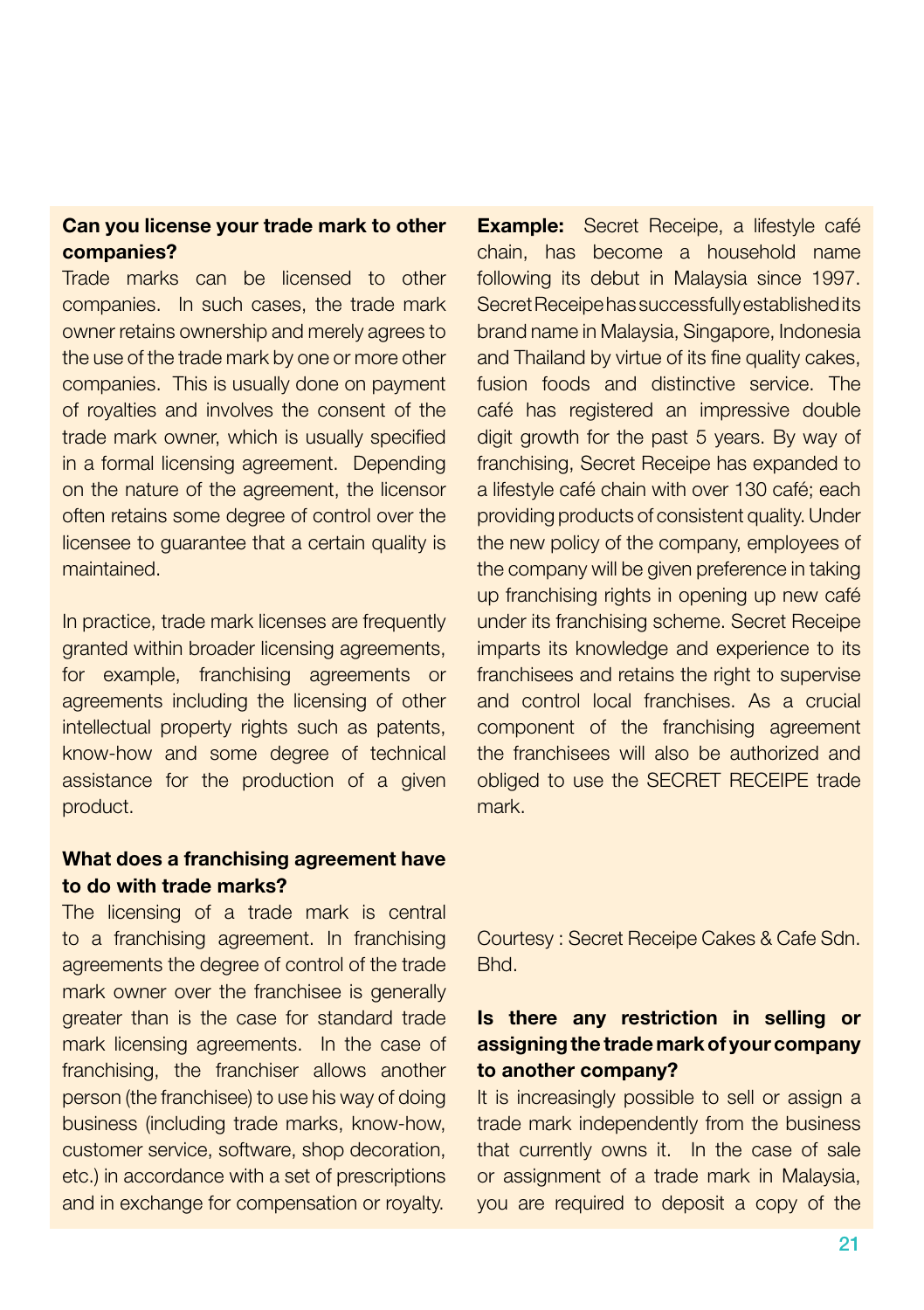agreement at MyIPO together with a duly executed Form TM 15 and pay the prescribed fee of RM180.

#### Do you need to register all small modifications to your trade mark?

Many trade marks, including some of the most famous, have slightly changed or evolved over the years in order to modernize the image of a company or adapt to new advertising media. Marks may be changed or adapted, but your company will have to be careful and consult with MyIPO or a competent trade mark agent as to whether a specific change will require the submission of a new application and payment of relevant fees (see page 13 for prescribed fees).



Registration number: 07012332

## 5. Enforcing Trade Marks

#### What should your business do if its trade mark is being used by others without authorization?

The burden of enforcing a trade mark is mainly on the trade mark owner. It is up to your company as a trade mark owner to identify any infringement and to decide what measures should be taken to enforce trade mark rights.

It is always useful to seek expert advice if you believe that someone is infringing your trade mark. An intellectual property lawyer would be the right person to give you information on the existing options in Malaysia and, presumably, also in neighboring countries to initiate action against counterfeiting and infringement and will provide you with advice on how to enforce your rights.

If you are faced with infringement of your trade mark rights, then you may choose to begin by sending a letter (commonly known as a "cease and desist letter") to the alleged infringer informing him/her of the possible existence of a conflict. In writing such a letter, the assistance of a trade mark lawyer is recommended.

If your business considers the infringement to be willful and knows the location of the infringing activity, then it may wish to take surprise action by obtaining, with the help of a trade mark lawyer, a Trade Description Order from the Court to conduct a raid without prior notice to the allegedly offending company/ person.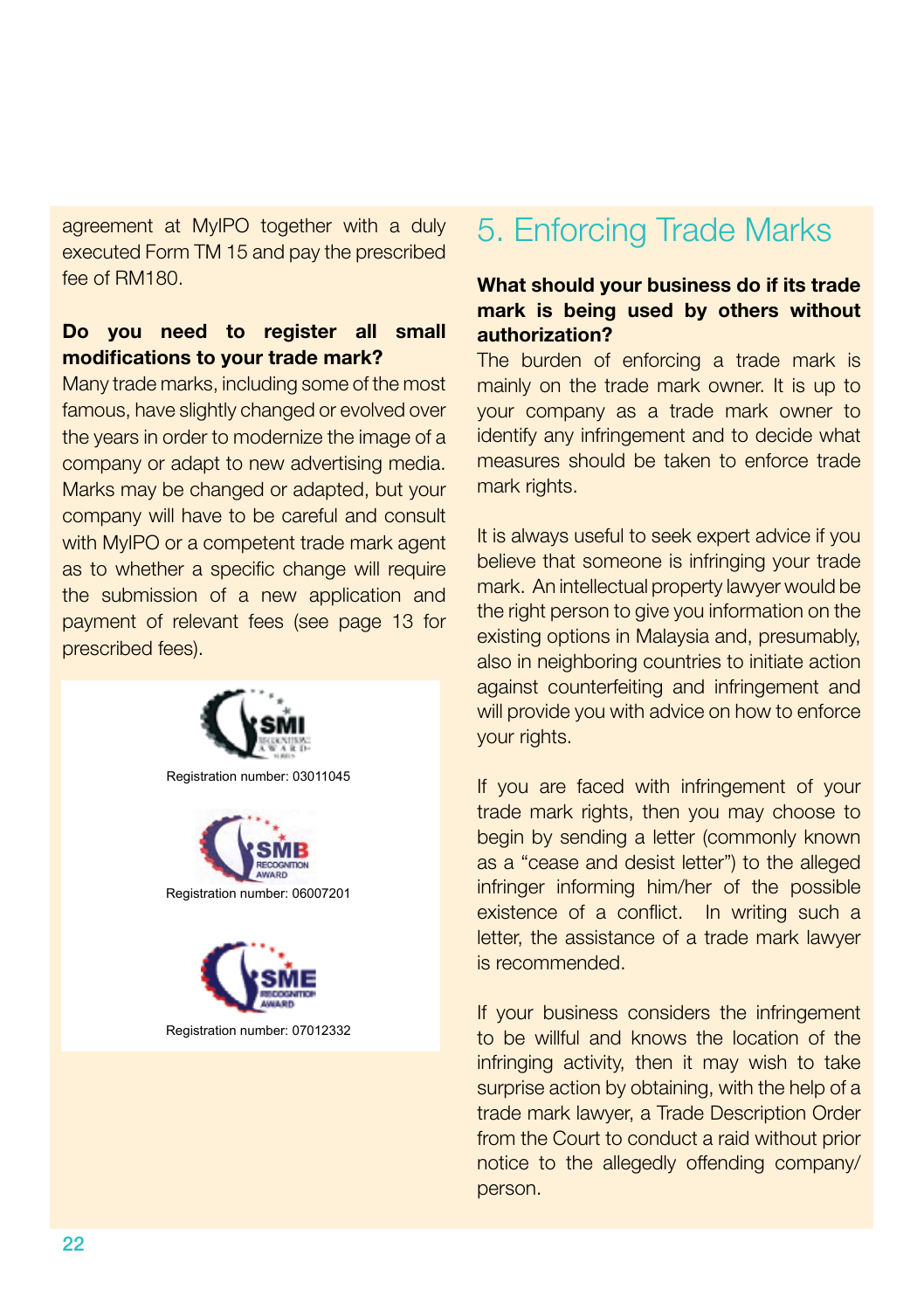A cheaper and very often a faster and more effective alternative in the case of a registered trade mark is to lodge a complaint with the Enforcement Division of the Ministry of Domestic Trade and Consumer Affairs (see Annex IV for contact details) on the infringing action. The Enforcement Division has the power to take action on the alleged infringers. The Ministry could bring criminal action against the infringers under the Trade Descriptions Act 1972 as against merely civil action under the Trade Marks Act 1976. The threat of a custodian sentence is always much more effective compared to a legal action for civil damages.

The infringer may be compelled by the judicial authorities to inform you of the identity of persons involved in the production and distribution of the infringing goods or services and their channels of distribution. As an effective deterrent to infringement, the judicial authorities may order, upon your request, that infringing goods and materials be destroyed or disposed of outside the channels of commerce without compensation of any sort.

In order to prevent the importation of counterfeit trade mark goods in Malaysia, you may seek the assistance of the customs authorities at the border, that is, before the counterfeit goods have been distributed in Malaysia. (visit www.customs. gov.my for contact details). You could also make a border measure application to MyIPO by filing Form TM 30. You will be required to pay a fee of RM300 and a deposit as security.

In some instances, an effective way of dealing with infringement is through arbitration or mediation. Arbitration generally has the advantage of being a less formal, shorter and cheaper procedure than court proceedings, and an arbitral award is more easily enforceable internationally. An advantage of mediation is that the parties retain control of the dispute resolution process. As such, it can help to preserve good business relations with another enterprise with which your company may like to collaborate in the future. For more information on arbitration and mediation, see the website of the WIPO Arbitration and Mediation Center at: www.wipo.int/amc/en/ center/index.html.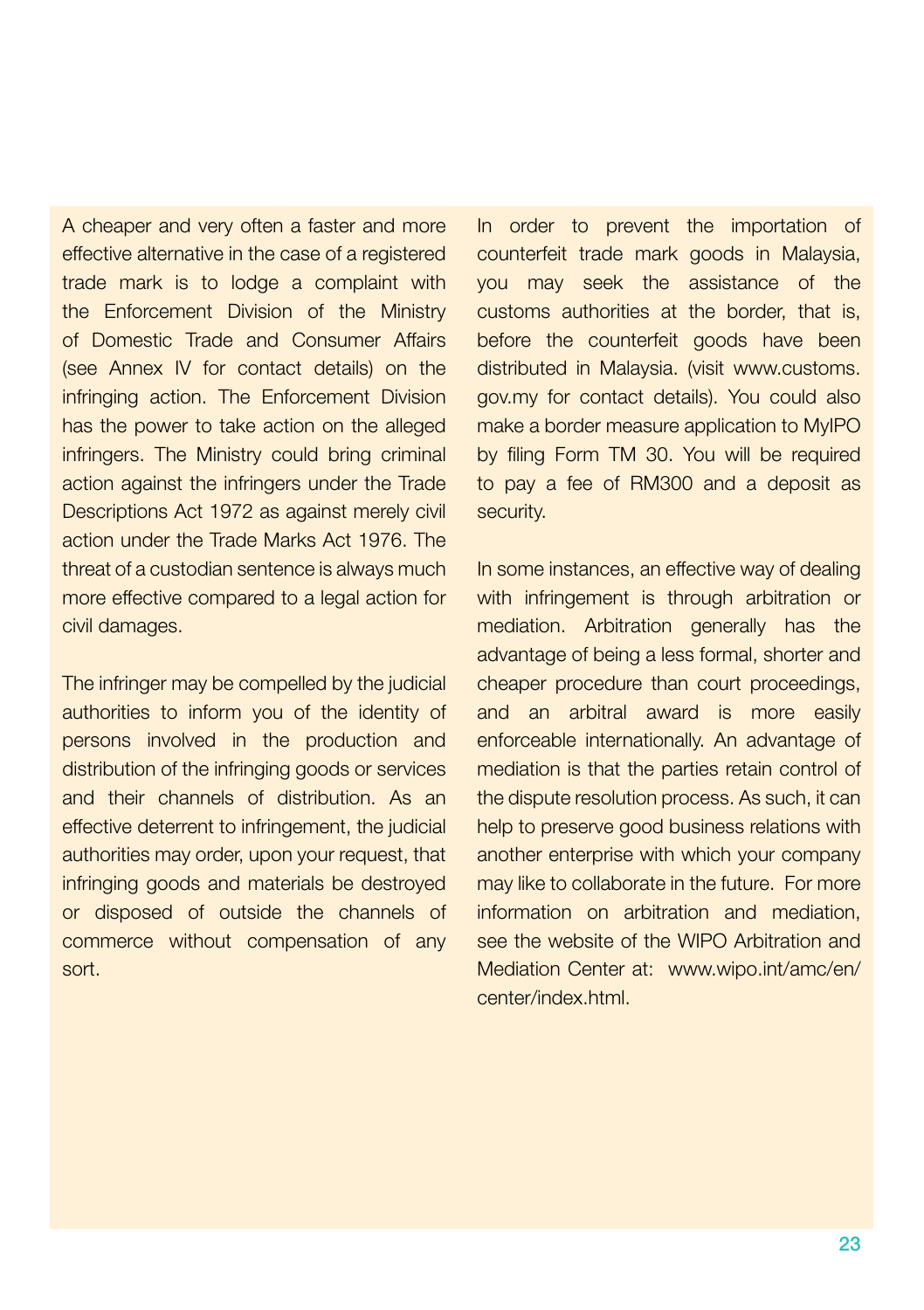#### Useful websites for further information:

On other intellectual property issues from a business perspective: www.wipo.int/sme/

On trade marks generally:

- "About IP" at the WIPO website: www.wipo.int/about-ip/en/

- International Trademark Association: www.inta.org

On practical aspects relating to the registration of marks, see list of websites of national and regional trade mark offices available in Annex I or www.wipo.int/directory.

On the Madrid system for the International Registration of Marks: www.wipo.int/madrid/en

For a list of on-line trade mark databases maintained by industrial property offices throughout the world: www.wipo.int/amc/en/trademark/index.html/

On the International Classification of Goods and Services for the Purposes of the Registration of Marks under the Nice Agreement: www.wipo.int/treaties/en/classification/nice

On the International Classification of the Figurative Elements of Marks under the Vienna Agreement: www.wipo.int/treaties/en/classification/vienna/

On the conflict between trade marks and domain names: www.wipo.int/amc/en/domains/ www.icann.org

On alternative dispute resolution procedures for domain names: www.wipo.int/amc/en/center/wipo-adr.html /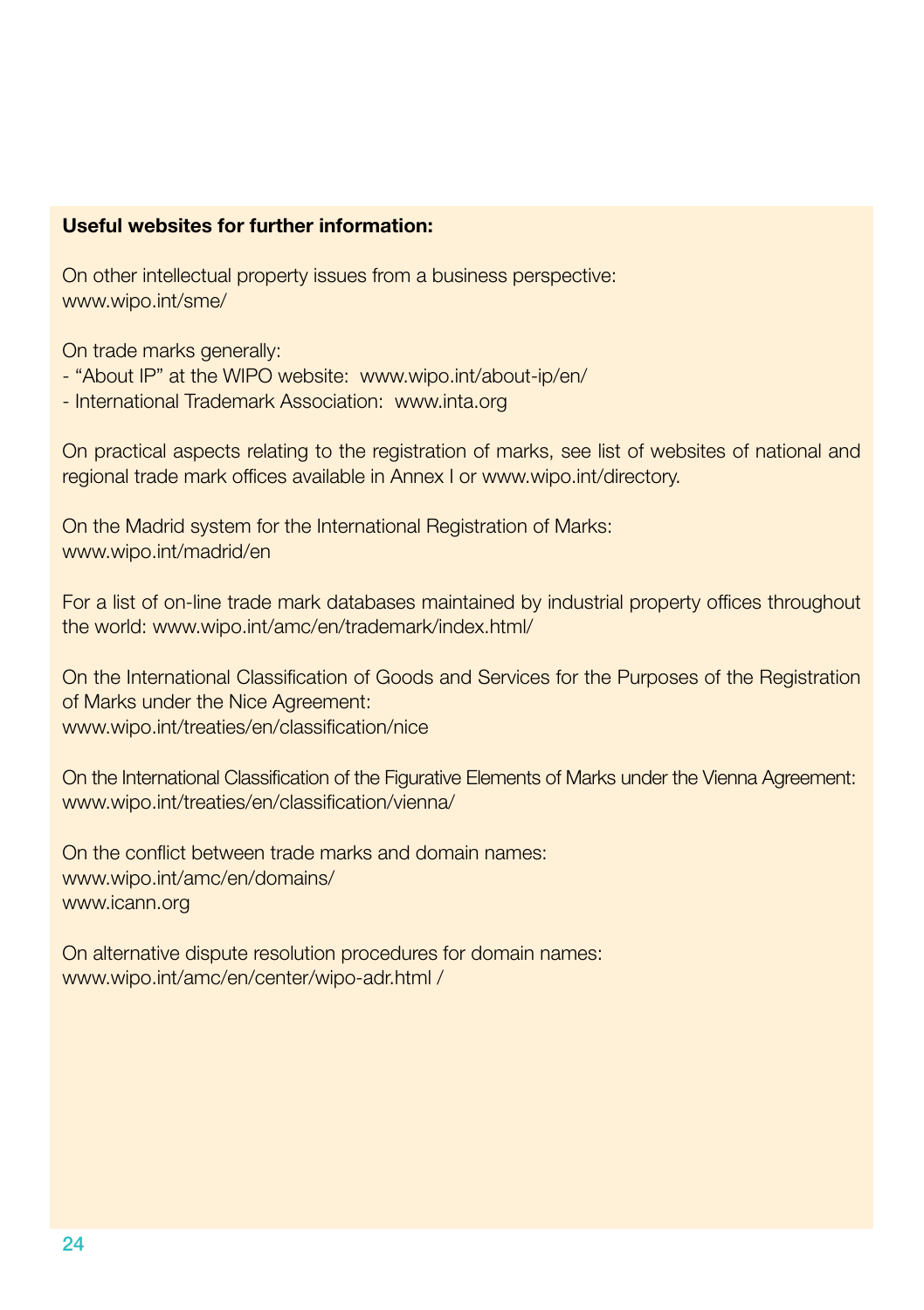| <b>INTELLECTUAL PROPERTY DIVISION -</b> |
|-----------------------------------------|
| <b>TRADE MARKS REGISTRY</b>             |
| <b>TRADE MARKS ACT 1976</b>             |
| <b>TRADE MARKS REGULATIONS 1997</b>     |
| APPLICATION FOR REGISTRATION OF A MARK  |
| (Subregulation 18(1))                   |
|                                         |

| 1. |                          | Application is hereby made for the registration of a:                                                                                   |                  |                                                                                                                                                                                  |  |
|----|--------------------------|-----------------------------------------------------------------------------------------------------------------------------------------|------------------|----------------------------------------------------------------------------------------------------------------------------------------------------------------------------------|--|
|    | Trade mark               |                                                                                                                                         |                  | Defensive trade mark                                                                                                                                                             |  |
|    | Certification trade mark |                                                                                                                                         |                  |                                                                                                                                                                                  |  |
|    |                          |                                                                                                                                         |                  |                                                                                                                                                                                  |  |
|    | Note:                    | desired.                                                                                                                                |                  | Please tick the box appropriate to the kind of mark for which registration is                                                                                                    |  |
|    |                          | declaration by the applicant are true must be attached.                                                                                 |                  | In the case of a trade mark a copy of the oath, sworn statement or statutory                                                                                                     |  |
|    |                          | verified by a statutory declaration, must be attached.                                                                                  |                  | In the case of a certification trade mark a copy of a rules governing its use must be<br>attached In the case of a defensive trade mark a copy of the statement of a case        |  |
|    | In part                  |                                                                                                                                         | of the register. | (Insert A or B as appropriate)                                                                                                                                                   |  |
|    |                          | (Five copies of this Form must be enclosed with this application)                                                                       |                  |                                                                                                                                                                                  |  |
| 2. | Representation of mark:  |                                                                                                                                         |                  |                                                                                                                                                                                  |  |
|    | Note:                    | sheet which must be firmly annexed to this form.<br>of each mark in the series must be given.                                           |                  | If the space provided is insufficient, the representation may be made on a separate<br>If the application is for a series of trade marks under section 24 a representation       |  |
|    |                          |                                                                                                                                         |                  | Representation must be clear and durable and comply with regulation 34.                                                                                                          |  |
|    |                          |                                                                                                                                         |                  | If the mark is coloured and is to be limited accordingly, please tick this box.                                                                                                  |  |
| З. |                          | List of goods or service:                                                                                                               | 4. Class         |                                                                                                                                                                                  |  |
|    |                          |                                                                                                                                         |                  | Goods or services falling within more than one international class must be<br>subject of separate applications. Continue on a separate sheet if necessary.                       |  |
| 5. |                          | Limitations, etc. :<br>Insert below any conditions, disclaimers or other limitations to which the registration will<br>be subjected to. |                  |                                                                                                                                                                                  |  |
|    |                          | and translation as appropriate must be provided.                                                                                        |                  | If the mark contains or consist of a word or words in non- Roman characters or in a<br>language other than English language or the national language a certified transliteration |  |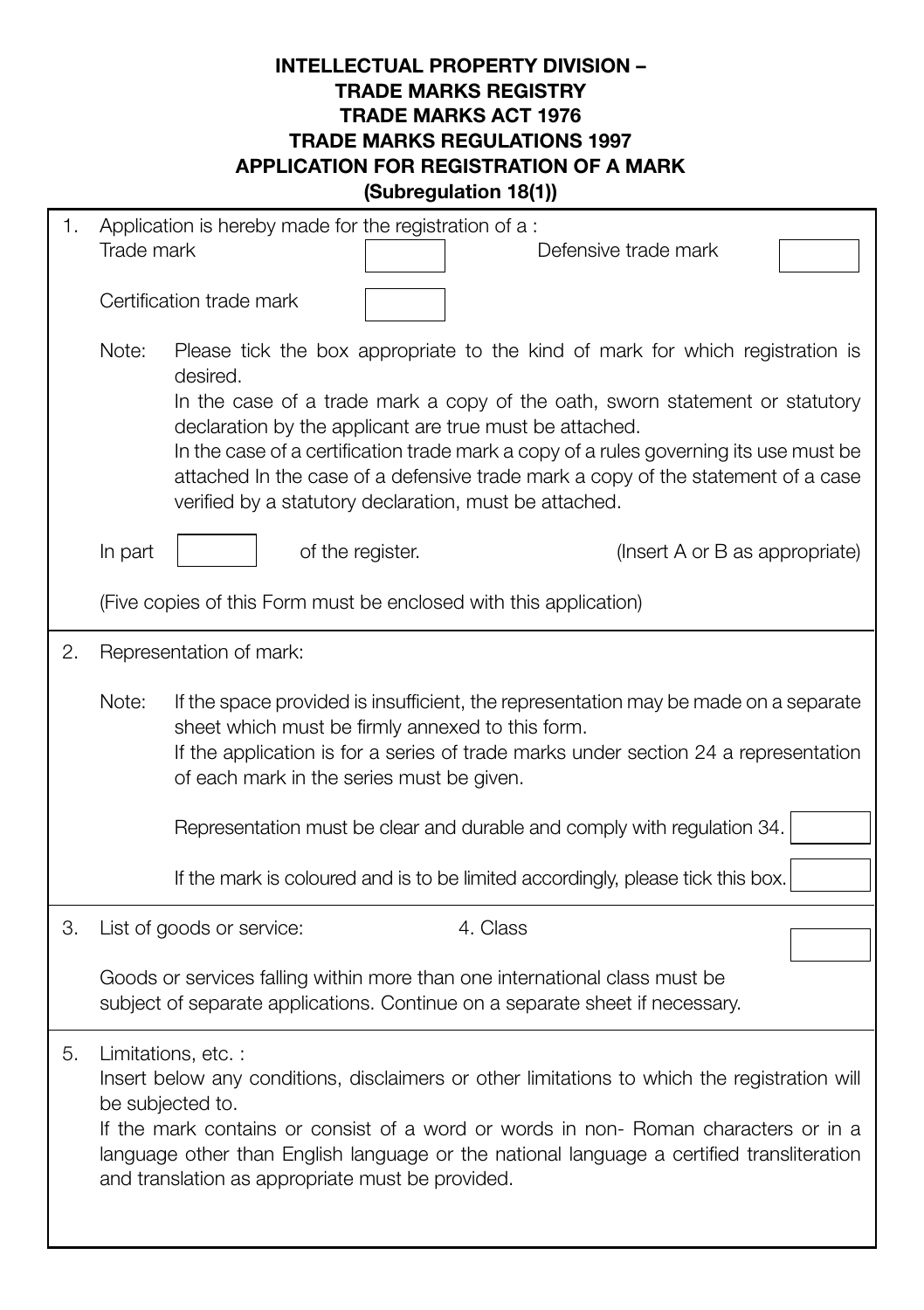## ANNEX I

| 6. | Full name and address of applicant:<br>(Co. No. )                                                                                                                                                                                                                                                                                                                                                                                                          |
|----|------------------------------------------------------------------------------------------------------------------------------------------------------------------------------------------------------------------------------------------------------------------------------------------------------------------------------------------------------------------------------------------------------------------------------------------------------------|
|    |                                                                                                                                                                                                                                                                                                                                                                                                                                                            |
|    | If the applicant resides abroad, an address for services in Malaysia must be provided.                                                                                                                                                                                                                                                                                                                                                                     |
| 7. | Full name and address of agent (if any):                                                                                                                                                                                                                                                                                                                                                                                                                   |
|    |                                                                                                                                                                                                                                                                                                                                                                                                                                                            |
|    | If this is the address for service and is not already on record, Form TM1 must be filed with<br>this form                                                                                                                                                                                                                                                                                                                                                  |
| 8. |                                                                                                                                                                                                                                                                                                                                                                                                                                                            |
| 9. | Agent's own reference:                                                                                                                                                                                                                                                                                                                                                                                                                                     |
|    | 10. International Convention Priority Claim:<br>If priority date is claimed under International Convention or a bilateral arrangement, please<br>give details below and attach the relevant documents.                                                                                                                                                                                                                                                     |
|    | Convention country:<br>Priority date claimed:                                                                                                                                                                                                                                                                                                                                                                                                              |
|    | 11. Date of first use of the mark in Malaysia (if any):<br>Declaration: I/We claim to be the bone fide proprietor of the mark whose registration is<br>applied for and, where the mark has not been used in Malaysia, that the application is<br>made in good faith and that I/We am/are entitled to be registered as the proprietor.<br>An agent signing this Form on behalf of the applicant must satisfy himself as to the truth<br>of the declaration. |
|    | Signature:                                                                                                                                                                                                                                                                                                                                                                                                                                                 |
|    | Name of signatory (in block letters):                                                                                                                                                                                                                                                                                                                                                                                                                      |
|    | Date:                                                                                                                                                                                                                                                                                                                                                                                                                                                      |
|    | If the applicant is a partnership, the full names of all the partners must be stated.                                                                                                                                                                                                                                                                                                                                                                      |

٦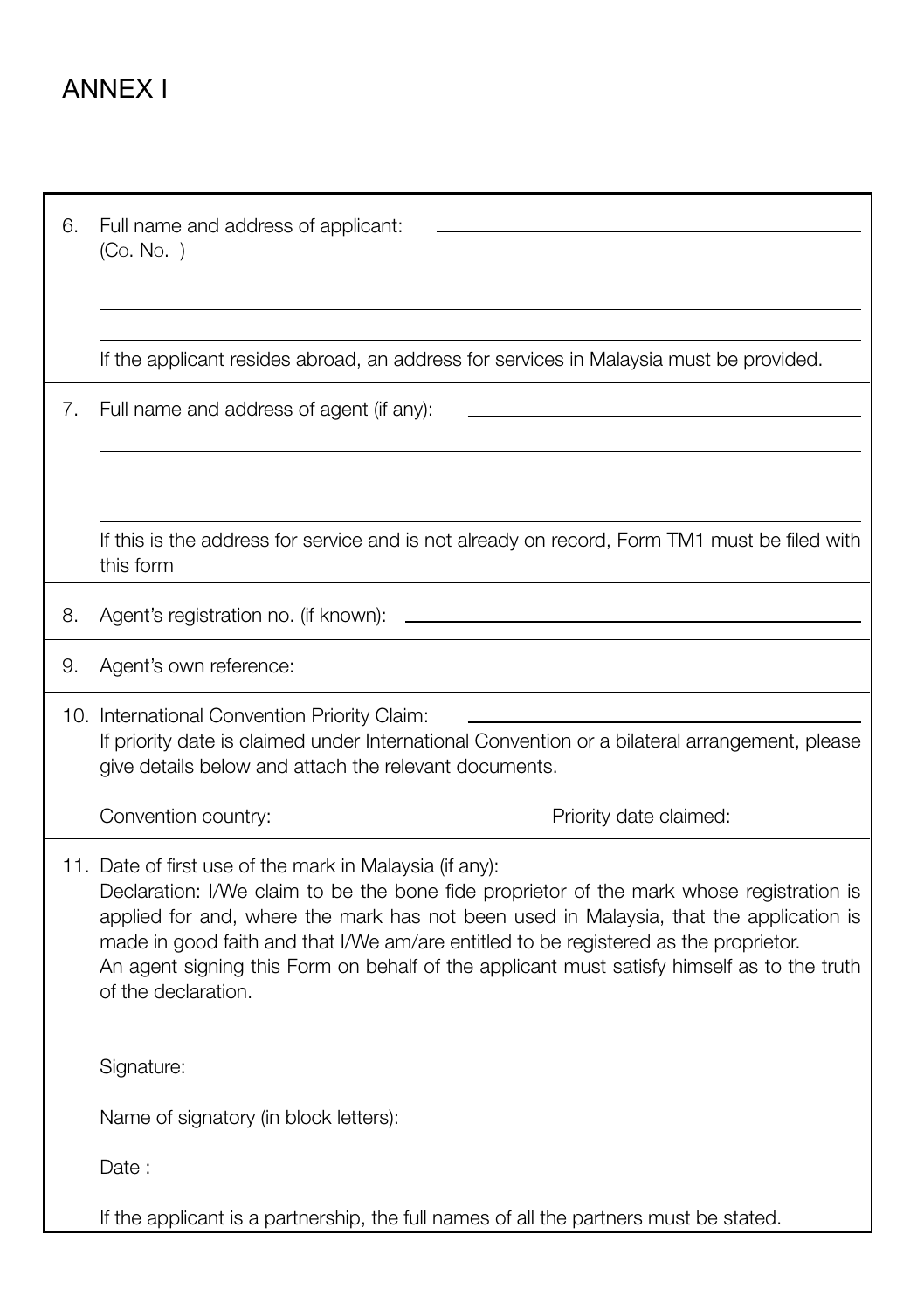## **Trade Mark Application Procedure In Malaysia**

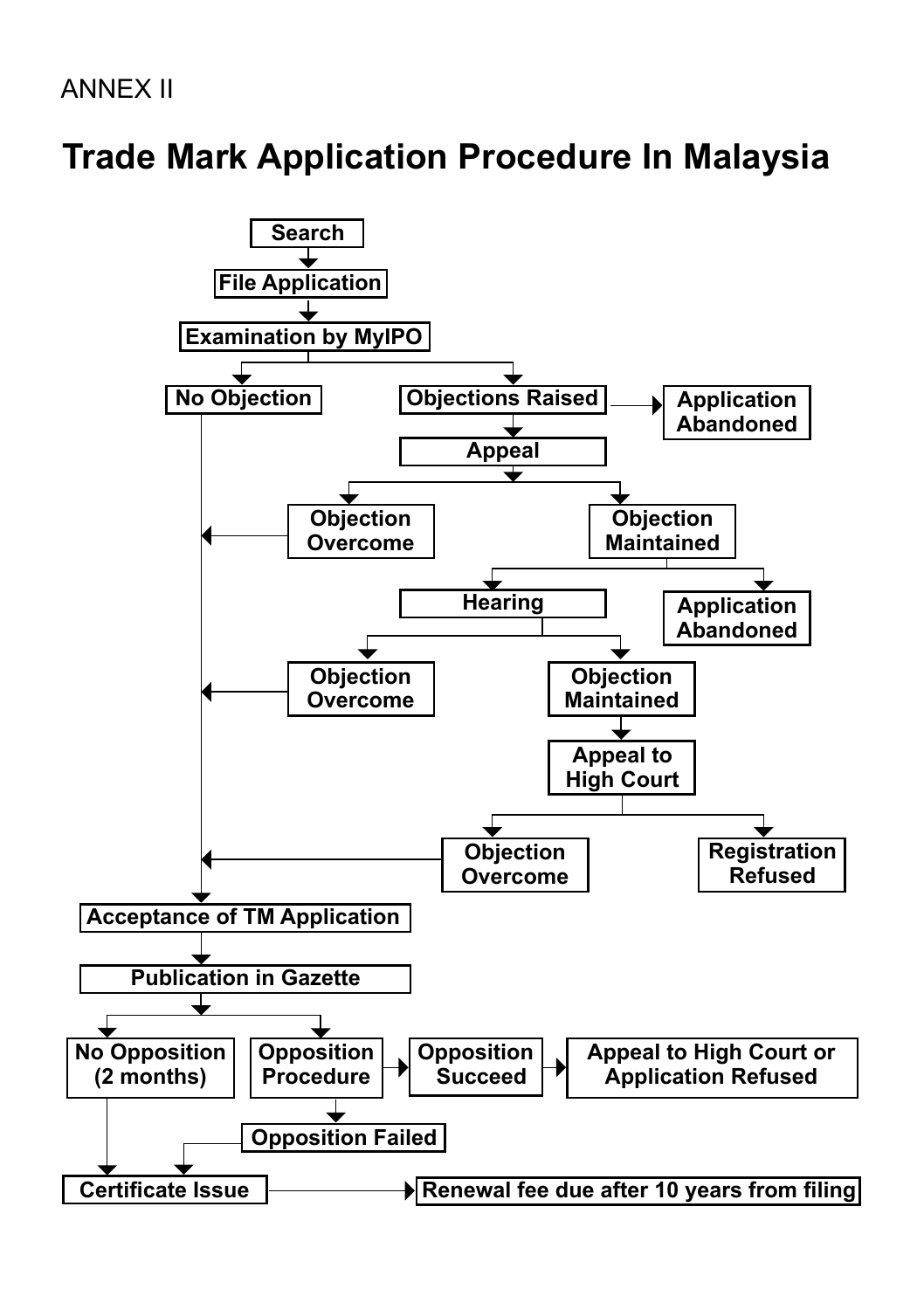## ANNEX III

#### International Classification of Goods and Services for the Purposes of the Registration of Marks under the Nice Agreement

#### Goods

- 1. Chemicals used in industry, science and photography, as well as in agriculture, horticulture and forestry; unprocessed artificial resins, unprocessed plastics; manures; fire extinguishing compositions; tempering and soldering preparations; chemical substances for preserving foodstuffs; tanning substances; adhesives used in industry.
- 2. Paints, varnishes, lacquers; preservatives against rust and against deterioration of wood; colorants; mordents; raw natural resins; metals in foil and powder form for painters, decorators, printers and artists.
- 3. Bleaching preparations and other substances for laundry use; cleaning, polishing, scouring and abrasive preparations; soaps; perfumery, essential oils, cosmetics, hair lotions; dentifrice.
- 4. Industrial oils and greases; lubricants; dust absorbing, wetting and binding compositions; fuels (including motor spirit) and illuminants; candles and wicks for lighting.
- 5. Pharmaceutical and veterinary preparations; sanitary preparations for medical purposes; dietetic substances adapted for medical use, food for babies; plasters, materials for dressings; material for stopping teeth, dental wax; disinfectants; preparations for destroying vermin; fungicides, herbicides.
- 6. Common metals and their alloys; metal building materials; transportable buildings of metal; materials of metal for railway tracks; non-electric cables and wires of common metal; ironmongery, small items of metal hardware; pipes and tubes of metal; safes; goods of common metal not included in other classes; ores.
- 7. Machines and machine tools; motors and engines (except for land vehicles); machine coupling and transmission components (except for land vehicles); agricultural implements other than hand-operated; incubators for eggs.
- 8. Hand tools and implements (hand-operated); cutlery; side arms; razors.
- 9. Scientific, nautical, surveying, photographic, cinematographic, optical, weighing, measuring, signaling, checking (supervision), life-saving and teaching apparatus and instruments; apparatus and instruments for conducting, switching, transforming, accumulating, regulating or controlling electricity; apparatus for recording, transmission or reproduction of sound or images; magnetic data carriers, recording discs; automatic vending machines and mechanisms for coin-operated apparatus; cash registers, calculating machines, data processing equipment and computers; fire-extinguishing apparatus.
- 10. Surgical, medical, dental and veterinary apparatus and instruments, artificial limbs, eyes and teeth; orthopedic; orthopedic articles; suture materials.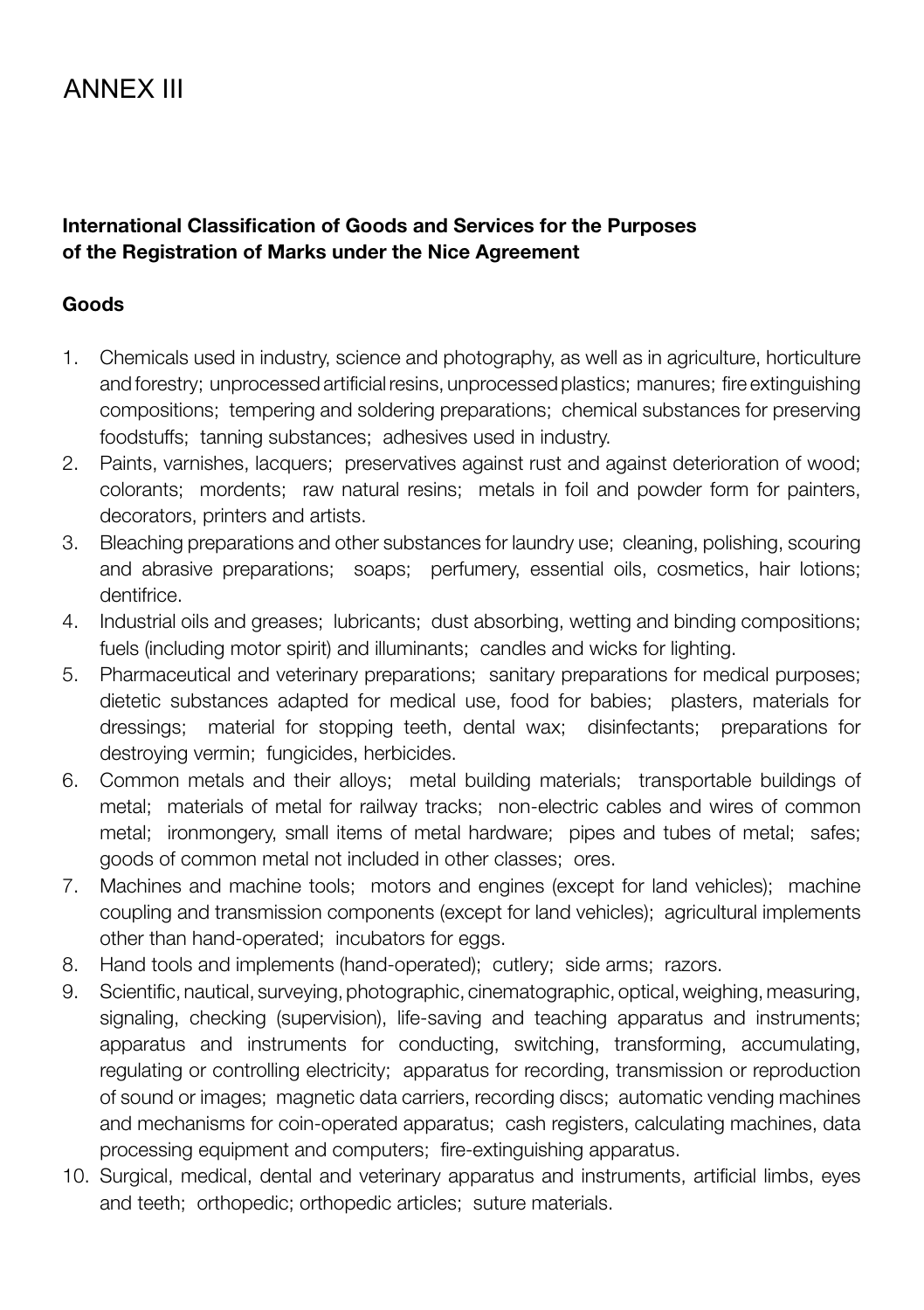- 11. Apparatus for lighting, heating, steam generating, cooking, refrigerating, drying, ventilating, water supply and sanitary purposes.
- 12. Vehicles; apparatus for locomotion by land, air or water.
- 13. Firearms; ammunition and projectiles; explosives; fireworks.
- 14. Precious metals and their alloys and goods in precious metals or coated therewith, not included in other classes; jewelry, precious stones; horological and chronometric instruments.
- 15. Musical instruments.
- 16. Paper, cardboard and goods made from these materials, not included in other classes; printed matter; bookbinding material; photographs; stationery; adhesives for stationery or household purposes; artists' materials; paint brushes; typewriters and office requisites (except furniture); instructional and teaching material (except apparatus); plastic materials for packaging (not included in other classes); printers' type; printing blocks.
- 17. Rubber, gutta-percha, gum, asbestos, mica and goods made from these materials and not included in other classes; plastics in extruded form for use in manufacture; packing, stopping and insulating materials; flexible pipes, not of metal.
- 18. Leather and imitations of leather, and goods made of these materials and not included in other classes; animal skins, hides; trunks and travelling bags; umbrellas, parasols and walking sticks; whips, harness and saddlery.
- 19. Building materials (non-metallic); non-metallic rigid pipes for building; asphalt, pitch and bitumen; non-metallic transportable buildings; monuments, not of metal.
- 20. Furniture, mirrors, picture frames; goods (not included in other classes) of wood, cork, reed, cane, wicker, horn, bone, ivory, whalebone, shell, amber, mother-of-pearl, meerschaum and substitutes for all these materials, or of plastics.
- 21. Household or kitchen utensils and containers (not of precious metal or coated therewith); combs and sponges; brushes (except paint brushes); brush-making materials; articles for cleaning purposes; steelwool; unworked or semi-worked glass (except glass used in building); glassware, porcelain and earthenware not included in other classes.
- 22. Ropes, string, nets, tents, awnings, tarpaulins, sails, sacks and bags (not included in other classes); padding and stuffing materials (except of rubber or plastics); raw fibrous textile materials.
- 23. Yarns and threads, for textile use.
- 24. Textiles and textile goods, not included in other classes; bed and table covers.
- 25. Clothing, footwear, headgear.
- 26. Lace and embroidery, ribbons and braid; buttons, hooks and eyes, pins and needles; artificial flowers.
- 27. Carpets, rugs, mats and matting, linoleum and other materials for covering existing floors; wall hangings (non-textile).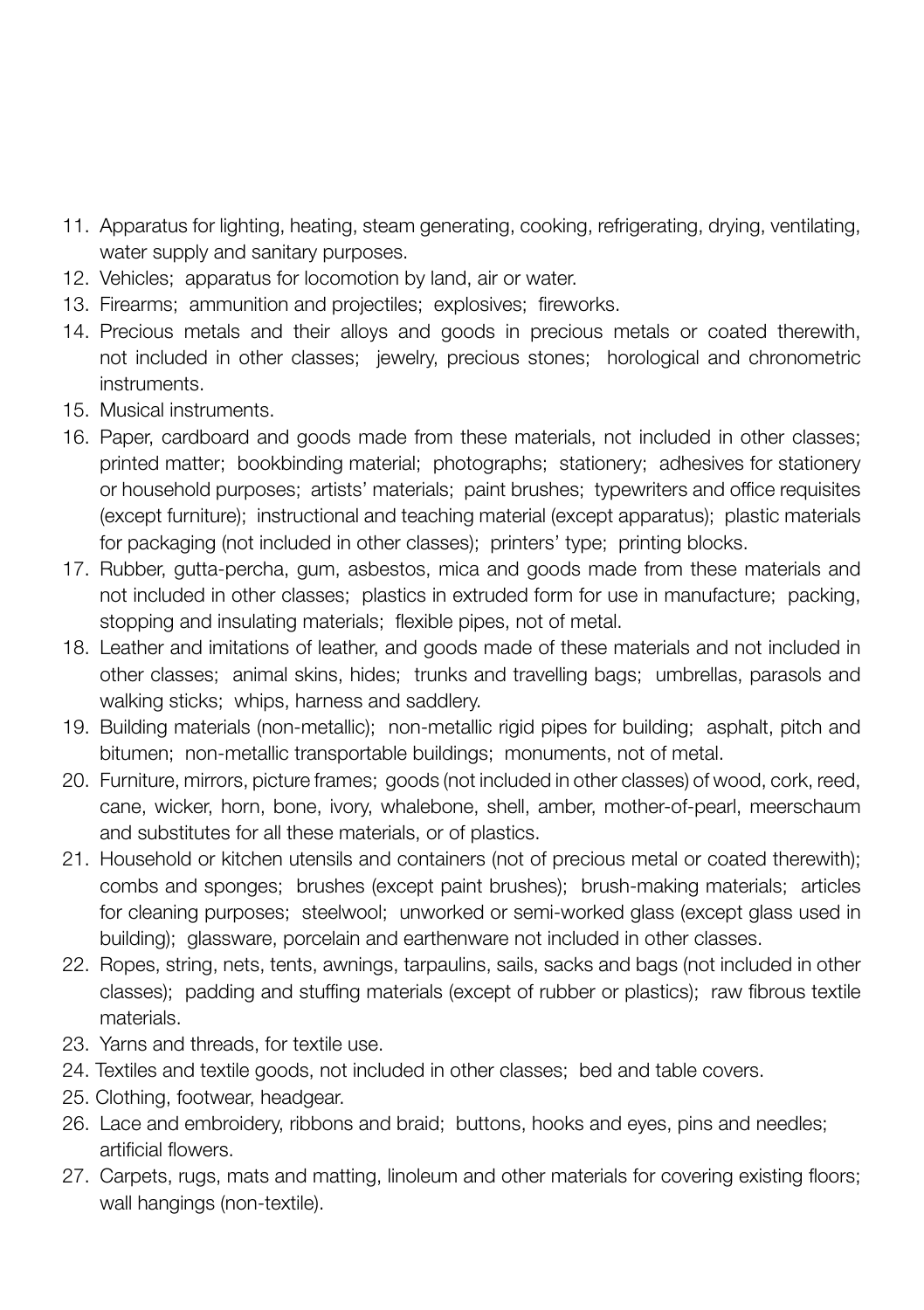## ANNEX III

- 28. Games and playthings; gymnastic and sporting articles not included in other classes; decorations for Christmas trees.
- 29. Meat, fish, poultry and game; meat extracts; preserved, frozen, dried and cooked fruits and vegetables; jellies, jams, compotes; eggs, milk and milk products; edible oils and fats.
- 30. Coffee, tea, cocoa, sugar, rice, tapioca, sago, artificial coffee; flour and preparations made from cereals, bread, pastry and confectionery, ices; honey, treacle; yeast, baking-powder; salt, mustard; vinegar, sauces (condiments); spices; ice.
- 31. Agricultural, horticultural and forestry products and grains not included in other classes; live animals; fresh fruits and vegetables; seeds, natural plants and flowers; foodstuffs for animals, malt.
- 32. Beers; mineral and aerated waters and other non-alcoholic drinks; fruit drinks and fruit juices; syrups and other preparations for making beverages.
- 33. Alcoholic beverages (except beers).
- 34. Tobacco; smokers' articles; matches.

#### **Services**

- 35. Advertising; business management; business administration; office functions.
- 36. Insurance; financial affairs; monetary affairs; real estate affairs.
- 37. Building construction; repair; installation services.
- 38. Telecommunications.
- 39. Transport; packaging and storage of goods; travel arrangement.
- 40. Treatment of materials.
- 41. Education; providing of training; entertainment; sporting and cultural activities.
- 42. Scientific and technological services and research and design relating thereto; industrial analysis and research services; design and development of computer hardware and software; legal services.
- 43. Services for providing food and drink; temporary accommodation.
- 44. Medical services; veterinary services; hygienic and beauty care for human beings or animals; agriculture, horticulture and forestry services.
- 45. Legal services; security services for the protection of property and individuals; personal and social services rendered by others to meet the needs of individuals.

In February 2008, 82 States were party to the Nice Agreement. They have adopted and applied the Nice Classification for the purposes of the registration of marks. Malaysia is a party to the Nice Agreement.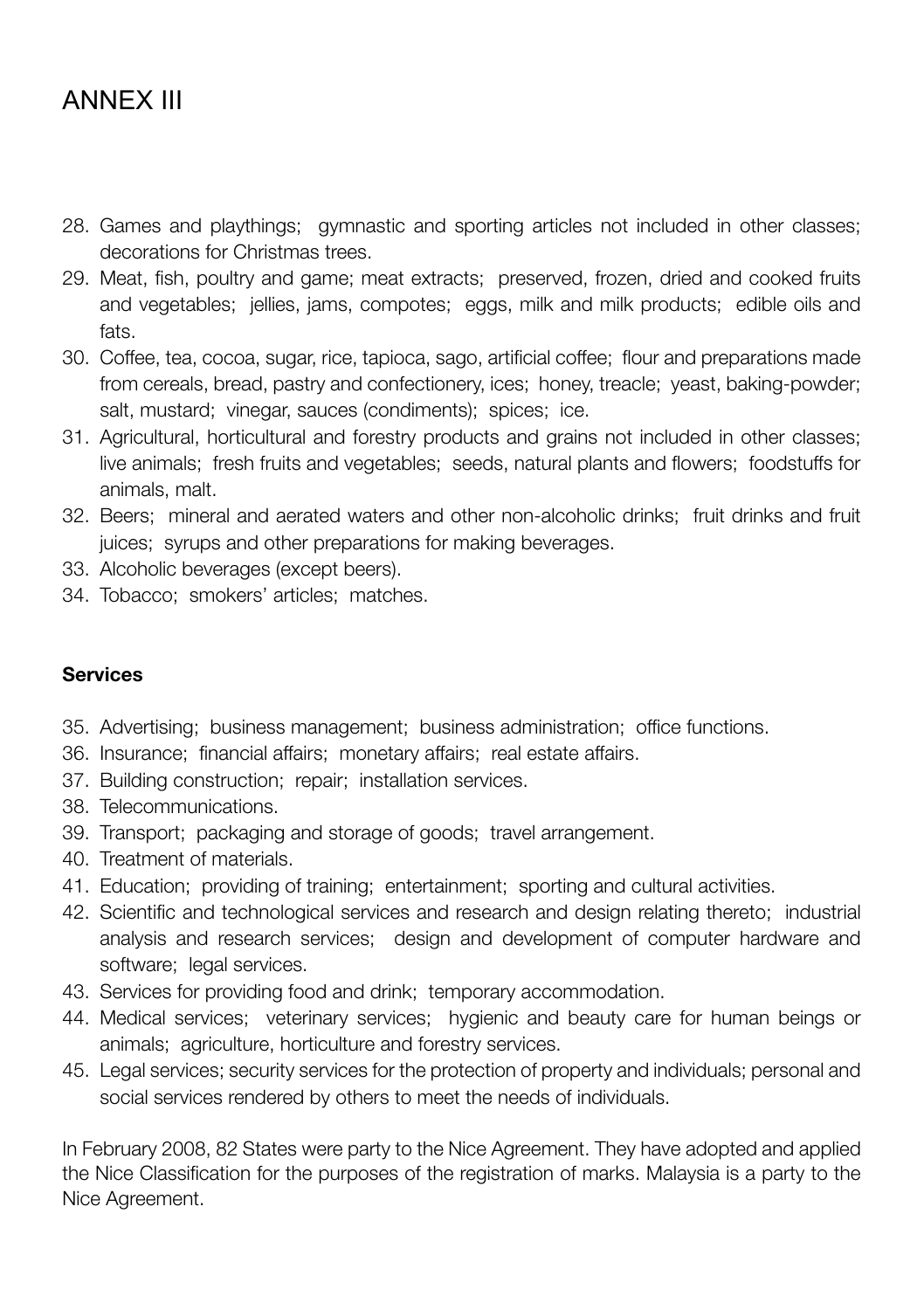### ANNEX IV

#### Entities Providing IP-Related Information or Assistance Services

#### Perbadanan Harta Intelek Malaysia (MyIPO)

Tingkat 32, Menara Dayabumi, Jalan Sultan Hishamuddin, 50623 Kuala Lumpur. Tel: 603-2274 8671 Fax:603-22741332 www.myipo.gov.my

#### SMI Association of Malaysia

18-3, Jalan USJ 9/5T Subang Businee Centre, 47620 Subang Jaya Selangor Darul Ehsan Tel:603-80261306 / 80261307 Fax:603-80261309 www.smisme.com

#### Ministry of Domestic Trade and Consumer Affairs Enforcement Division

Tingkat 24-26, Putra Place 100 Jalan Putra 50622 Kuala Lumpur Tel:603-40436888, 40437888, 40492431, 40433366 Fax:603-40425615, 40437746, 40425819 www.kpdnhep.gov.my

#### Ministry of Science, Technology and Innovation

Aras 1-7, Blok C5 Pusat Pentadbiran Kerajaan Persekutuan 62662 Putrajaya Tel: 03-88858000 Fax: 03-88889070 www.mosti.gov.my

#### Malaysian Technology Development Corporation (MTDC)

Level 2-5 MIDF Building 195A, Jalan Tun Razak 50400 Kuala Lumpur Tel:603-21612000 Fax:603-21637570 www.mtdc.com.my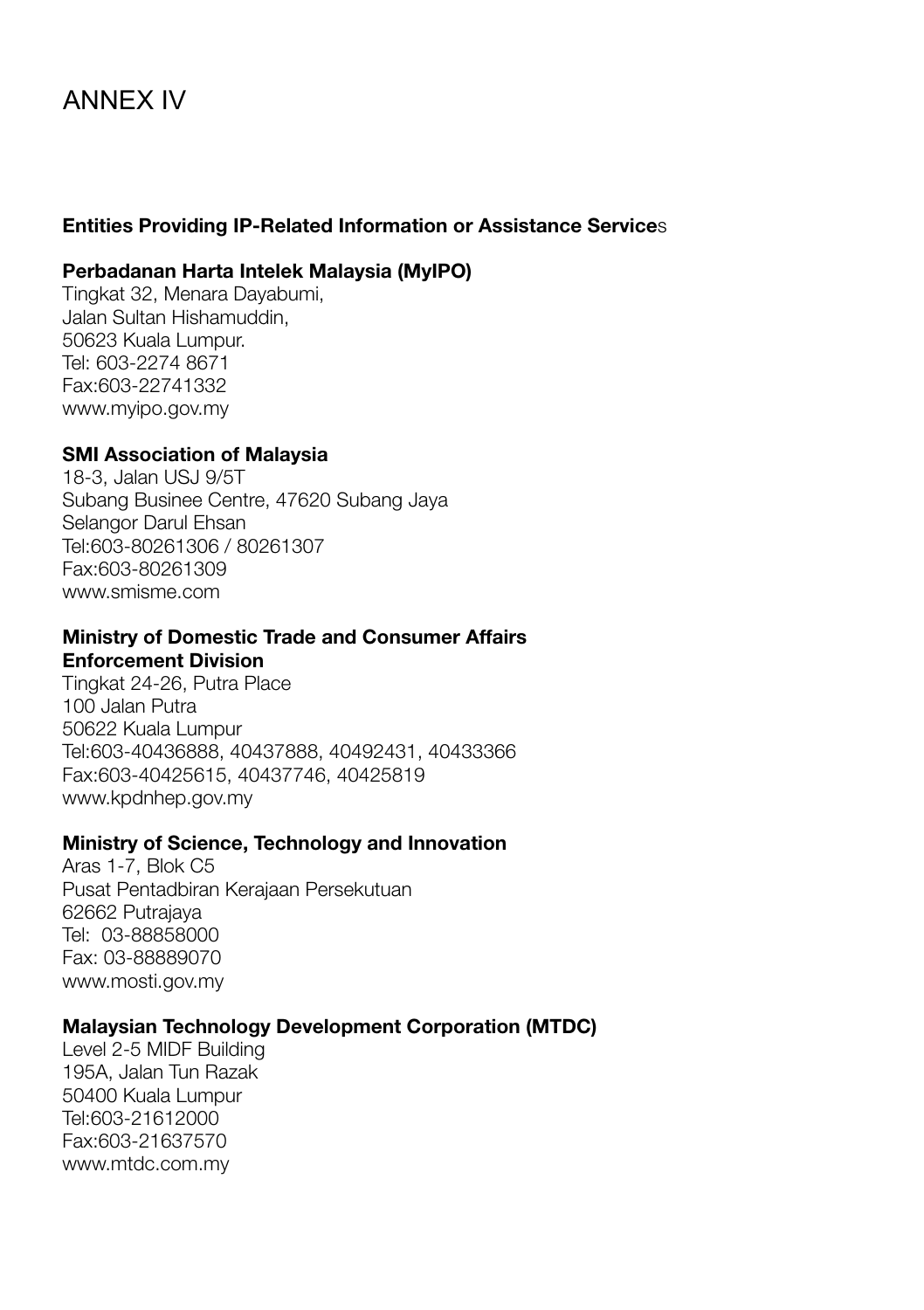## ANNEX IV

#### Multimedia Development Corporation Sdn Bhd

2360 Persiaran APEC 63000 Cyberjaya Selangor Darul Ehsan Tel:603-83153000 Fax:603-83188519 www.mdec.com.my

#### Small and Medium Industries Development Corporation (SMIDEC)

Aras 20,West Wing, Menara MATRADE Jalan Khidmat Usaha, off Jalan Duta, 50480 Kuala Lumpur Tel:603-6207 6000 Fax:603-6201 6564 E-mail:smidec@smidec.gov.my www.smidec.gov.my

#### Matrade

Menara MATRADE Jalan Khidmat Usaha, off Jalan Duta, 50480 Kuala Lumpur Tel:603-6207 7077 Fax:603-6203 7037 E-mail:info@matrade.gov.my www.matrade.gov.my

#### EU-Malaysia Chamber of Commerce and Industry (EUMCCI)

Suite 1502, Menara Kemayan 160 Jalan Ampang, 50450 Kuala Lumpur Tel. +603-21626298 Fax. +603-21626198 www.eumcci.com

#### World Intellectual Property Organisation

34, chemin des Colombettes P.O. Box 18 CH-1211 Geneva 20 Switzerland Tel:41 22 338 9111 Fax:41 22 733 5428 E-mail:wipo.mail@wipo.int www.wipo.int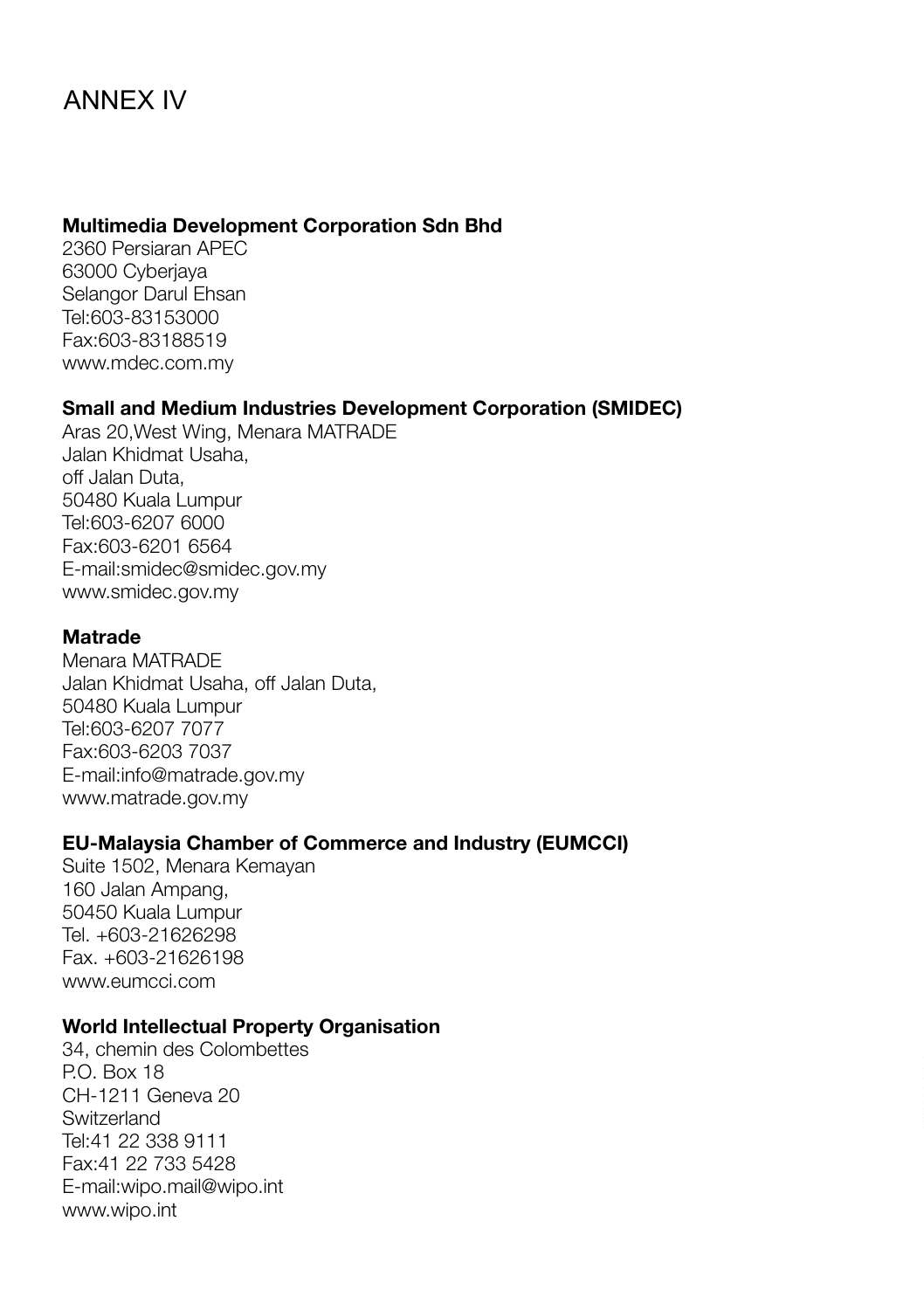